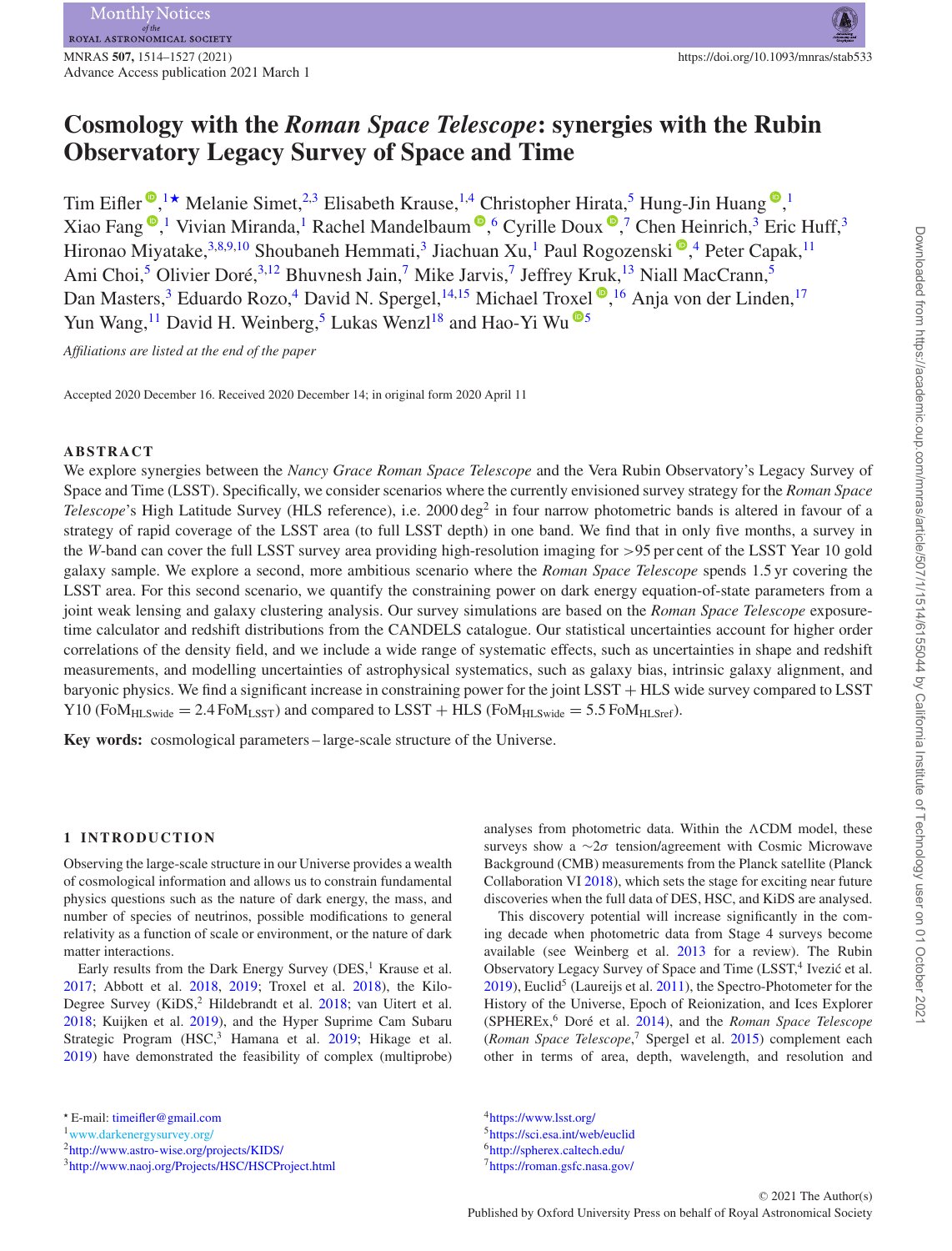<span id="page-1-0"></span>**Table 1.** Technical specifications characterizing the photometric data sets from LSST and *Roman Space Telescope*. Sensitivity refers to *5σ* point source depth (please see table for exact exposure times that correspond to the depth numbers). We note that the exact strategy for LSST and *Roman Space Telescope* exposure duration is still being discussed.

|                                                                                                               |                                       |               | <i>Roman Space Telescope</i> parameters, following Spergel et al. (2015) |               |                                       |                    |               |
|---------------------------------------------------------------------------------------------------------------|---------------------------------------|---------------|--------------------------------------------------------------------------|---------------|---------------------------------------|--------------------|---------------|
| Telescope aperture                                                                                            | Field of view<br>$0.28 \text{ deg}^2$ |               | Pixel scale<br>$0.11$ arcsec                                             |               | Wavelength range<br>$0.5 - 2.0 \mu m$ |                    |               |
| 2.4 m                                                                                                         |                                       |               |                                                                          |               |                                       |                    |               |
| Filters                                                                                                       | R <sub>062</sub>                      | Z087          | Y <sub>106</sub>                                                         | J129          | H <sub>158</sub>                      | F184               | W146          |
| Wavelength $(\mu m)$                                                                                          | $0.48 - 0.76$                         | $0.76 - 0.98$ | $0.93 - 1.19$                                                            | $1.13 - 1.45$ | $1.38 - 1.77$                         | $1.68 - 2.00$      | $0.93 - 2.00$ |
| Sensitivity (AB mag in $1 h$ )                                                                                | 28.5                                  | 28.02         | 27.95                                                                    | 27.87         | 27.81                                 | 27.32              | 28.33         |
| LSST parameters, following The LSST Dark Energy Science Collaboration et al. (2018) and Ivezić et al. (2019). |                                       |               |                                                                          |               |                                       |                    |               |
| Telescope aperture                                                                                            |                                       | Field of view |                                                                          | Pixel scale   |                                       | Wavelength range   |               |
| 6.67 m (effective)                                                                                            |                                       | 9.62 $deg2$   |                                                                          | $0.2$ arcsec  |                                       | $0.32 - 1.0 \mu m$ |               |
| Filters                                                                                                       | $\mathcal{U}$                         | g             |                                                                          |               | Z.                                    |                    |               |
| Wavelength $(\mu m)$                                                                                          | $0.32 - 0.40$                         | $0.40 - 0.55$ | $0.55 - 0.69$                                                            | $0.69 - 0.82$ | $0.82 - 0.92$                         | $0.92 - 1.0$       |               |
| Sensitivity (AB mag, full survey)                                                                             | 25.30                                 | 26.84         | 27.04                                                                    | 26.35         | 25.22                                 | 24.47              |               |

will provide a wealth of cosmological data to be mined by the community. The concert of cosmological endeavors in the 2020s also includes several spectroscopic experiments, e.g. the Dark Energy Spectroscopic Instrument (DESI, DESI Collaboration et al. [2016\)](#page-12-10), the Prime Focus Spectrograph (PFS, Takada et al. [2014\)](#page-13-24), the 4-m Multiobject Spectroscopic Telescope (4MOST, de Jong [2019\)](#page-12-11), and of course the spectroscopic components of Euclid and the *Roman Space Telescope*. Together with the next generation of CMB surveys, such as the Simons Observatory (SO, Ade et al. [2019\)](#page-12-12) and CMB-S4 (Abazajian et al. [2016\)](#page-12-13), these experiments form a highly synergistic ensemble of data sets to study the physics of our Universe.

In this paper, we focus on synergies between the *Roman Space Telescope*'s High Latitude Survey (HLS from hereon) and LSST, specifically we explore alterations to the HLS observing strategy that maximize said synergies for a joint (photometric) clustering and weak lensing (so-called 3 x 2 pt) analysis. A joint LSST + HLS data set will enable a variety of other cosmological probe combinations and we refer the reader to a companion paper (Eifler et al. in prep.) for analysis strategies that include information from galaxy clusters, spectroscopic clustering, and Type Ia supernova.

*The Vera C. Rubin Observatory* will start commissioning and science verification in 2021 and is scheduled to be fully operational in 2022. The LSST is best described as a wide-fast-deep-repeat survey that will collect ∼15 TB of imaging data per day. This daily delivery of high-quality data to the science community will continue for at least 10 yr, i.e. until 2032. Thanks to its  $9.6 \text{ deg}^2$  field of view, 3.2 Gigapixel camera LSST can cover  $10000 \text{ deg}^2$  in one of its six bands (320–1050 nm) every three nights. The short exposure time of  $2 \times 15$  s and rapid mapping of the night sky is ideal to find transients and solar objects; for cosmologists, LSST offers a wide survey of 18 000 deg<sup>2</sup>, single exposure depth of 24.7 *r*-band magnitude (5 $\sigma$ point source), and a design optimized for photometric homogeneity and astrometric accuracy. The final data set will encompass *>*20 billion galaxies and a coadded map down to a depth of *r*-band magnitude 27.5.

*The Nancy Grace Roman Space Telescope* (Spergel et al. [2015\)](#page-13-22) is scheduled to launch mid 2020s and it is probably best described as a multipurpose space observatory, with a 100 times larger field of view than the *Hubble Space Telescope*. The *Roman Space Telescope*'s versatile capabilities address science cases ranging from exoplanets to galaxy evolution to fundamental physics. The telescope's High Latitude Survey (HLS, Doré et al. [2018\)](#page-12-14) is designed to constrain dark energy evolution and deviations from GR with excellent control of systematics via space-quality imaging, photometry across four near-infrared (NIR) bands, a 0.28 deg<sup>2</sup> field of view with a 0.11 arcsec pixel scale, and ∼600 resolution grism spectroscopy. The Reference<sup>8</sup> design of the HLS assumes a duration of 1.6 yr covering 2000 deg2 with the imaging and spectroscopic modes. This strategy enables deep spectroscopic galaxy redshift measurements over the same survey area as the imaging survey.

Table [1](#page-1-0) summarizes some of the main technical specifications of the *Roman Space Telescope* and LSST. Most obvious is the complementarity in multiwavelength information with LSST pushing towards the blue end in the visible whereas the *Roman Space Telescope* extends the colour information into the NIR. We note that while the current HLS survey design plans on using the *YJHF* bands, there are several other filters available, in particular the *W*band ranging from 0.93-2.0 micron, which was introduced for the microlensing survey (Penny et al. [2019\)](#page-13-25), and also bands that overlap with LSST towards the red part of the visible spectrum *>*0.5 micron.

In this paper, we comment on several scenarios where a single *Roman Space Telescope* band is used for a rapid, deep coverage of the LSST area. The combination of colour information down to 320 nm from the ground, and high-resolution infrared coverage from space over  $18000 \text{ deg}^2$  can potentially unlock a new level of precision for the core science cases of both experiments, if and only if, systematics control is maintained at the new level. Throughout the paper, we refer to this single-band concept as *HLS wide* and we will contrast it with the Reference 4 NIR-band  $2000 \text{ deg}^2$  survey design, which we refer to as *HLS reference*. We iterate that both concepts, HLS wide, and HLS ref, include LSST data as part of their analysis and should technically be labelled  $LSST + HLS$ .

## **2 MULTI -PROBE ANALYSIS BASICS – COMBINING WEAK LENSING AND GALAXY CLUSTERING**

## **2.1 Forecasting philosophy**

A large variety of cosmological probes can be extracted from widefield imaging and spectroscopic *Roman Space Telescope* observations, such as various forms of weak lensing (e.g. cosmic shear using second and higher order summary statistics, magnification, galaxy– galaxy lensing, cluster weak lensing, and shear peak statistics),

8The Reference survey is being used to assess whether the *Roman Space Telescope* design meets science requirements. No decisions have been made regarding what survey will actually be executed.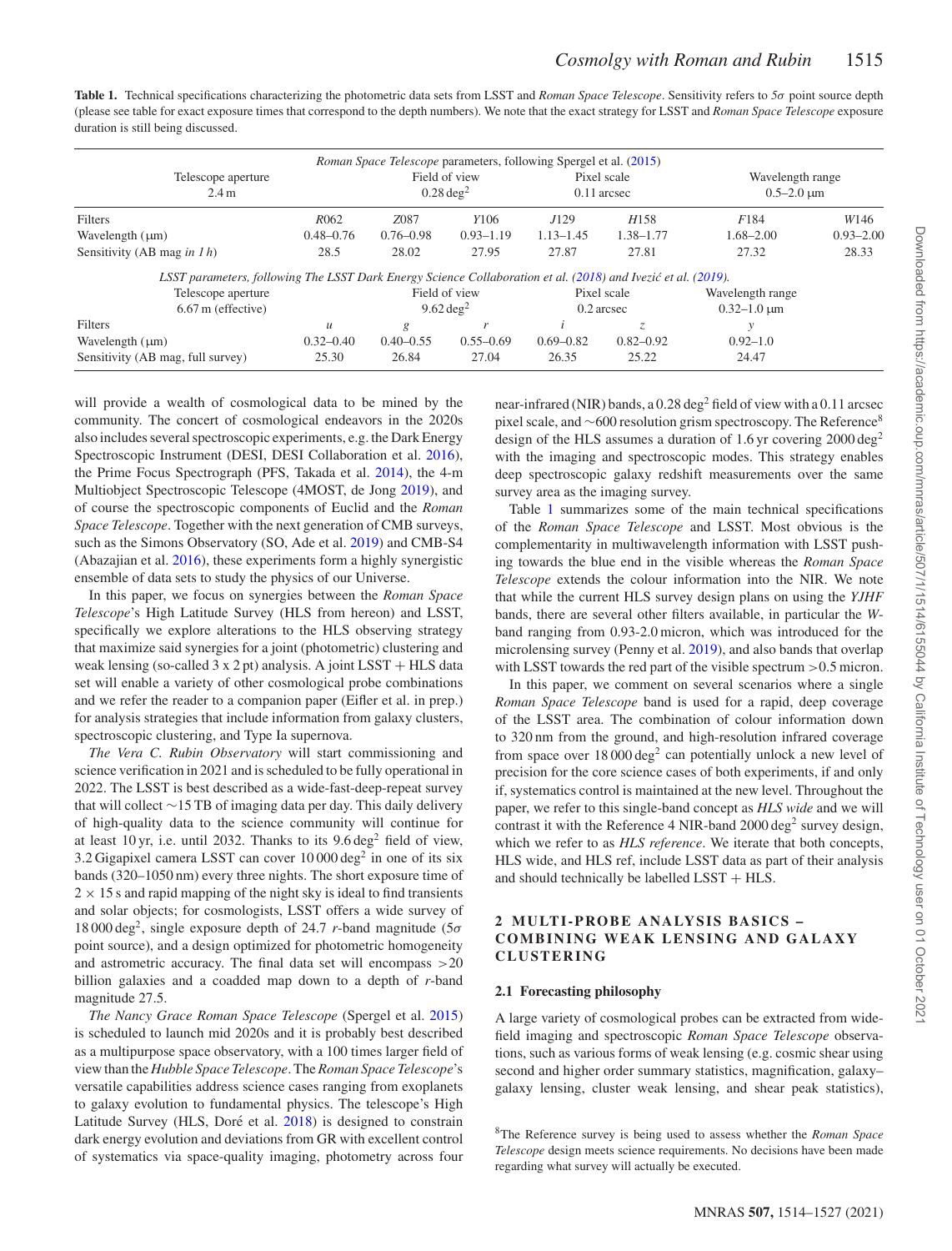galaxy clustering (spectroscopic 3D and projected 2D), galaxy cluster number counts, CMB-lensing cross-correlations, Baryon Acoustic Oscillations, and redshift space distortions.

Statements about the constraining power of different survey concepts are a function of the exact ingredients for the data vector, which does not just include the combination of probes but also the exact scales and redshifts that are included, the systematics considered, the parametrization and priors of said systematics, and the priors and parameters of the cosmological model of interest.

Our forecasting philosophy is driven by the intent to model a realistic HLS and LSST 3 x 2 pt analysis (joint weak lensing and galaxy clustering). A realistic assessment of the constraining power means to compute realistic error bars, which requires accurately computing three main components of a likelihood analysis: (1) statistical uncertainties, (2) systematic uncertainties, and (3) inference aspects of the likelihood analysis.

Regarding the statistical uncertainties, we use analytic, non-Gaussian covariance matrices that include higher order moments of the density field and super-sample variance and that have been compared to numerical simulations (albeit only in less constraining cases). We also use realistic survey simulations (see Section 3) to quantify the number density and redshift distributions of source and lens sample and to compute a realistic survey area for a given scenario. Regarding systematic uncertainties, we include observational uncertainties such as shear calibration uncertainties and photo-*z* errors for lens and source sample. We parametrize a variety of astrophysics uncertainties: galaxy bias uncertainties are captured through a combination of scale cuts and nuisance parameters; similarly, we include uncertainties from intrinsic galaxy alignment and baryonic physics modelling again through a combination of nuisance parameters and scale cuts. The exact implementation is described in Section 4.

Regarding robust inference, we opted for simulated MCMC analyses instead of Fisher matrices in order to avoid numerical uncertainties in computing high-dimensional (56 dimensions spanning cosmological and nuisance parameters) derivatives of the observables and in order to capture posterior probabilities beyond the multivariate Gaussian.

We employ the COSMOLIKE framework (Eifler et al. [2014;](#page-12-15) Krause & Eifler [2017\)](#page-12-16) for the simulated likelihood analyses, however, we do not use its most sophisticated modules to model the density power spectrum and the subsequent projected power spectra. For example, we do not use a Boltzmann code to compute the initial power spectrum nor do we include reduced shear, non-Limber, or magnification in the calculation of the summary statistics. We reason that since the (noise-free) data vector is computed with the exact same COSMOLIKE module, the per cent uncertainty arising from these approximations do not alter our conclusions regarding the relative merits of different survey options. Generally speaking, we argue that modelling uncertainties can be ignored for the purpose of quantifying constraining power unless they contribute to the error budget at a level comparable to our main error sources (statistical uncertainties, shear calibration, photo-*z* uncertainties, galaxy bias, intrinsic alignment, baryonic physics).

Adopting this strategy has the major advantage that we can use the much faster forecasting routines of COSMOLIKE, which speeds up our simulated likelihood analysis by a factor of ∼20, from 10 s per MCMC step to ∼0.5 s. This allows us to compute long, converged chains, and it enables a future in-depth survey scenario study that varies the baseline choices and priors presented in Table [2.](#page-3-0)

We note that our forecasting setup differs from the recent Euclid forecasting study (Blanchard et al. [2020\)](#page-12-17) in several aspects: First, the Euclid study considers a 3 x 2 pt analysis using a combination of spectroscopic and photometric data, whereas our 3 x 2 pt analysis uses photometric data only. We refer the reader to Eifler et al. (in prep.) for forecasts of the spectroscopic *Roman Space Telescope* component. Secondly, our focus is on exploring new survey strategies in the presence of detailed systematics modelling, whereas (Blanchard et al. [2020\)](#page-12-17) focuses on code comparison and only considers very limited freedom for systematics parameters assuming most of them to be known perfectly. These aspects limit the interpretation of direct comparisons, we note however a one-to-one comparison may be of interest to the community in the future.

#### **2.2 Modelling details**

In this section, we summarize the computation of angular (cross) power spectra for the different probes closely following the notation in Krause & Eifler [\(2017\)](#page-12-16); a more detailed derivation can be found in Hu & Jain [\(2004\)](#page-12-18). We use capital Roman subscripts to denote observables,  $A, B \in \{\kappa, \delta_{\mathfrak{g}}\}$ , where  $\kappa$  refers to the lensing of source galaxies and  $\delta_g$  is the density contrast of the lens galaxy sample.

We note the frequent confusion originating from the terms 'lens sample' and 'lensed galaxy sample' and clarify that we only use the position information of the lens sample. Specifically, the autocorrelation of positions of lens sample galaxies will later form the galaxy clustering part of the 3 x 2 pt data vector, whereas the autocorrelation of lensed galaxy shapes, that is the cosmic shear part of the data vector, is computed using the source galaxy sample.

The angular power spectrum between redshift bin *i* of observable *A* and redshift bin *j* of observables *B* at projected harmonic mode  $\ell$ ,  $C_{AB}^{ij}(\ell)$  is computed using the Limber (cf. Kaiser [1992,](#page-12-19) for the relevant equation) and flat sky approximations

$$
C_{AB}^{ij}(\ell) = \int d\chi \frac{q_A^i(\chi)q_B^j(\chi)}{\chi^2} P_{AB}(k = \ell/\chi, z(\chi)), \tag{1}
$$

where  $\chi$  is the comoving distance,  $q_A^i(\chi)$  are weight functions of the different observables given in equations (2) and (3), and  $P_{AB}(k, z)$ the three-dimensional, probe-specific power spectra detailed below. We note that using the Limber approximation can have significant impact on the parameter estimation (e.g. see Fang et al. [2019\)](#page-12-20) when analysing actual data, however, it is not a concern for our simulated analyses.

The weight function for the projected galaxy density in redshift bin *i*,  $q_{\delta_{g}}^{i}(\chi)$ , is given by the normalized comoving distance probability of galaxies in this redshift bin

$$
q_{\delta_{\rm g}}^i(\chi) = \frac{n_{\rm lens}^i(z(\chi))}{\bar{n}_{\rm lens}^i} \frac{\mathrm{d}z}{\mathrm{d}\chi},\tag{2}
$$

with  $n_{\text{lens}}^i(z)$ , the redshift distribution of galaxies in (photometric) galaxy redshift bin *i* (cf. equation 13), and  $\bar{n}_{\text{lens}}^i$  the areal number densities of lens galaxies in this redshift bin.

For the convergence field, the weight function  $q_k^i(\chi)$  is the lens efficiency

$$
q_{\kappa}^{i}(\chi) = \frac{3H_{0}^{2}\Omega_{m}}{2c^{2}}\frac{\chi}{a(\chi)}\int_{\chi}^{\chi_{h}} d\chi' \frac{n_{\text{source}}^{i}(z(\chi'))d\chi/d\chi'}{\bar{n}_{\text{source}}^{i}}\frac{\chi'-\chi}{\chi'},\quad(3)
$$

where  $n_{\text{source}}^i(z)$  denotes the redshift distribution of source galaxies in (photometric) source redshift bin *i* (cf. equation 13),  $\bar{n}$ <sup>*i*</sup>s source the areal angular number densities of source galaxies in this redshift bin *i*, and *a*(*χ*) is the scale factor.

We model the probe specific three-dimensional power spectra  $P_{AB}(k, z)$  as a function of the non-linear matter density power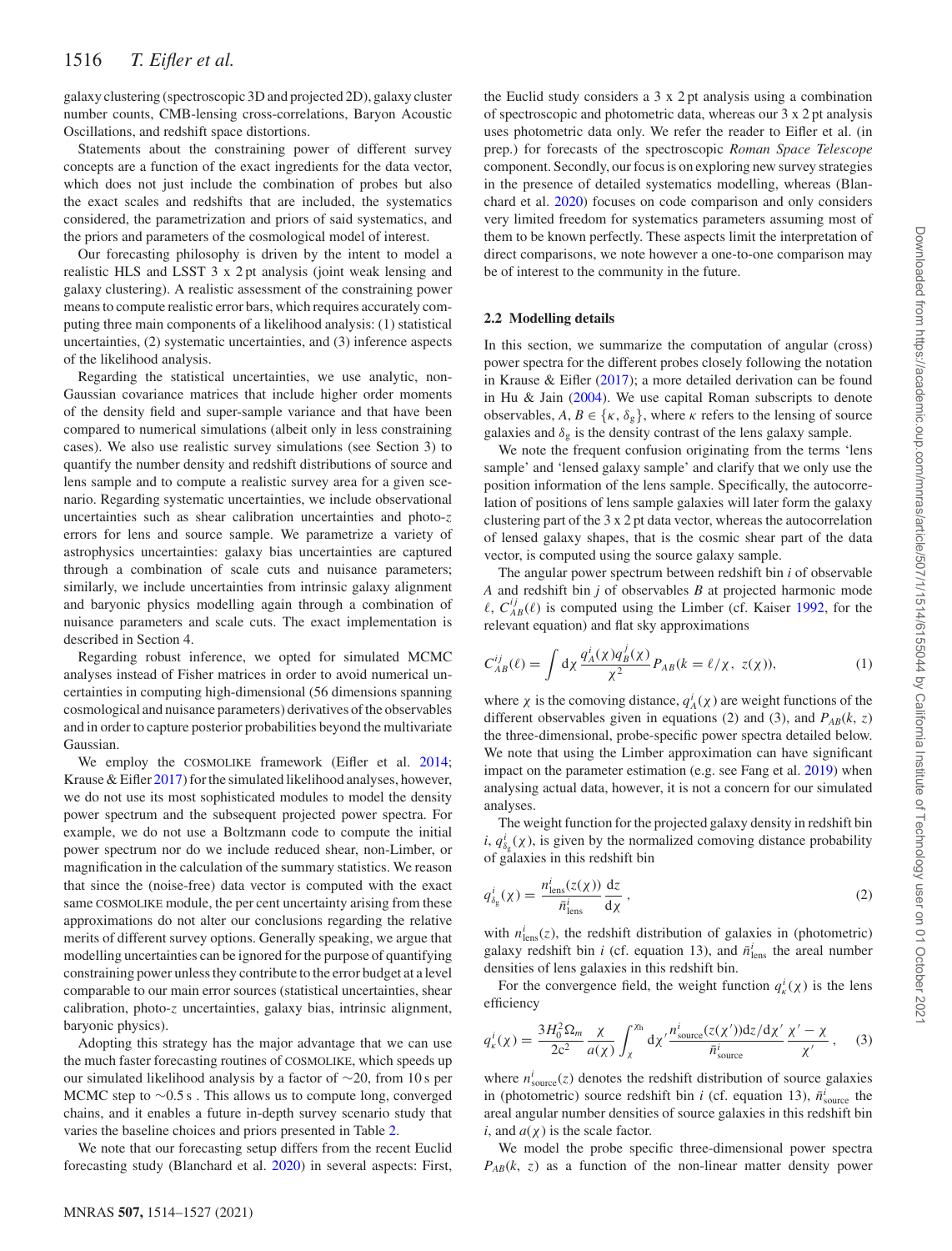<span id="page-3-0"></span>**Table 2.** Fiducial parameters, flat priors (min, max), and Gaussian priors ( $\mu$ ,  $\sigma$ ) for HLS reference, LSST, and HLS wide. We include survey specific parameters with the fiducial values and priors in the upper half of the table, where  $Gauss(\mu, \sigma)$  stands for Gaussian priors with mean  $\mu$  and deviation  $\sigma$ . In the lower half, we list the cosmological and astrophysical parameters. Flat (min, max) stands for a flat prior between (min, max).

|                                    | HLS reference                 |                      |                                       | <b>LSST</b>         | HLS wide                      |                     |
|------------------------------------|-------------------------------|----------------------|---------------------------------------|---------------------|-------------------------------|---------------------|
| Parameter                          | Fid                           | Prior                | Fid                                   | Prior               | Fid                           | Prior               |
|                                    |                               |                      | Survey                                |                     |                               |                     |
| $\Omega_{\rm s}$                   | $2000 \text{ deg}^2$          | Fixed                | $18000 \text{ deg}^2$                 | Fixed               | $18000 \text{ deg}^2$         | Fixed               |
| $n_{\text{source}}$                | 51 gal arcmin <sup>-2</sup>   | Fixed                | 27 gal arcmin <sup>-2</sup>           | Fixed               | 43 gal arcmin <sup>-2</sup>   | Fixed               |
| $\sigma_{\epsilon}$                | 0.26                          | Fixed                | 0.26                                  | Fixed               | 0.26                          | Fixed               |
| $n_{\text{lens}}$                  | $66$ gal arcmin <sup>-2</sup> | Fixed                | 48 gal arcmin <sup>-2</sup>           | Fixed               | $50$ gal arcmin <sup>-2</sup> | Fixed               |
|                                    |                               |                      | Lens photo- $z$                       |                     |                               |                     |
| $\Delta^i_{\rm z,lens}$            | 0.0                           | Gauss (0.0, 0.001)   | 0.0                                   | Gauss (0.0, 0.001)  | 0.0                           | Gauss (0.0, 0.001)  |
| $\sigma_{z, lens}$                 | 0.01                          | Gauss (0.01, 0.002)  | 0.03                                  | Gauss (0.03, 0.003) | 0.02                          | Gauss (0.02, 0.002) |
|                                    |                               |                      | Source photo- $z$                     |                     |                               |                     |
| $\Delta_{\rm z, source}^{i}$       | 0.0                           | Gauss (0.0, 0.001)   | 0.0                                   | Gauss (0.0, 0.001)  | 0.0                           | Gauss (0.0, 0.001)  |
| $\sigma_{z, \text{ source}}$       | 0.01                          | Gauss (0.01, 0.002)  | 0.05                                  | Gauss (0.05, 0.003) | 0.05                          | Gauss (0.02, 0.002) |
|                                    |                               |                      | Shear calibration                     |                     |                               |                     |
| $m_i$                              | 0.0                           | Gauss (0.0, 0.002)   | 0.0                                   | Gauss (0.0, 0.003)  | 0.0                           | Gauss (0.0, 0.002)  |
|                                    |                               |                      | Common assumptions across all surveys |                     |                               |                     |
| Parameter                          |                               | Fid                  |                                       |                     | Prior                         |                     |
|                                    |                               |                      | Cosmology                             |                     |                               |                     |
| $\Omega_{\rm m}$                   |                               | 0.3156               |                                       |                     | Flat $(0.1, 0.6)$             |                     |
| $\sigma_8$                         |                               | 0.831                |                                       |                     | Flat $(0.6, 0.95)$            |                     |
| $n_{\rm s}$                        |                               | 0.9645               |                                       |                     | Flat $(0.85, 1.06)$           |                     |
| $w_0$                              |                               | $-1.0$               |                                       |                     | Flat $(-2.0, 0.0)$            |                     |
| $w_a$                              |                               | 0.0                  |                                       |                     | Flat $(-2.5, 2.5)$            |                     |
| $\Omega_{\rm b}$                   |                               | 0.0492               |                                       |                     | Flat $(0.04, 0.055)$          |                     |
| $h_0$                              |                               | 0.6727               |                                       |                     | Flat $(0.6, 0.76)$            |                     |
|                                    |                               |                      | Galaxy bias (tomographic bins)        |                     |                               |                     |
| $b_{\rm g}^i$                      |                               | $1.3 + i \times 0.1$ |                                       |                     | Flat $(0.8, 3.0)$             |                     |
|                                    |                               |                      | Intrinsic alignment                   |                     |                               |                     |
| $A_{IA}$                           |                               | 5.95                 |                                       |                     | Flat $(0.0, 10)$              |                     |
| $\beta_{\rm IA}$                   |                               | 1.1                  |                                       |                     | Flat $(-4.0, 6.0)$            |                     |
| $\eta$ IA                          |                               | 0.49                 |                                       |                     | $Flat (-10.0, 10.0)$          |                     |
| $\eta_{\text{IA}}^{\text{high-z}}$ |                               | 0.0                  |                                       |                     | Flat $(-1.0, 1.0)$            |                     |
|                                    |                               |                      | Baryonic physics                      |                     |                               |                     |
| $Q_1$                              |                               | 0.0                  |                                       |                     | Gauss (0.0, 16.0)             |                     |
| $\mathcal{Q}_2$                    |                               | 0.0                  |                                       |                     | Gauss (0.0, 5.0)              |                     |
| $\mathcal{Q}_3$                    |                               | 0.0                  |                                       |                     | Gauss (0.0, 0.8)              |                     |

spectrum  $P_{\delta\delta}(k, z)$ , for which we use the Takahashi et al. [\(2012\)](#page-13-26) fitting formula

$$
P_{\kappa\kappa}(k,z) = P_{\delta\delta}(k,z),\tag{4}
$$

 $P_{\delta_e \kappa}(k, z) = b_g(z) P_{\delta \delta}(k, z)$ , (5)

$$
P_{\delta_g \delta_g}(k, z) = b_g^2(z) P_{\delta \delta}(k, z).
$$
 (6)

We only consider the large-scale galaxy distribution and assume that the galaxy density contrast on these scales can be approximated as the non-linear matter density contrast times an effective galaxy bias parameter  $b_g(z)$ . We defer the exact implementation to our systematics discussion in Section 4.

## **2.3 Covariance and inference details**

The multiprobe data vector, denoted as *D*, is computed at the fiducial cosmology and systematics parameter values (see Table [2\)](#page-3-0). The same parameters are assumed in the computation of the non-Gaussian covariance matrix, **C**. Given that this covariance matrix is calculated analytically, it is not an estimated quantity derived from either simulations or measured data. As a quantity that is free of estimator noise analytical covariance matrices can be inverted directly and do not require large amounts of realizations for the inverse to be precise (see e.g. Dodelson & Schneider [2013;](#page-12-21) Taylor, Joachimi & Kitching [2013;](#page-13-27) Friedrich & Eifler [2018,](#page-12-22) for details on the number of realizations and alternative ideas).

We sample the joint parameter space of cosmological  $p_{\rm co}$  and nuisance parameters  $p_{\text{nu}}$ , the latter describing our systematic uncertainties, and parametrize the joint likelihood as a multivariate Gaussian

$$
L(\boldsymbol{D}|\boldsymbol{p}_{\text{co}},\boldsymbol{p}_{\text{nu}})=N \times \exp\left(-\frac{1}{2}\underbrace{\left[(\boldsymbol{D}-\boldsymbol{M})^t\,\mathbf{C}^{-1}\,(\boldsymbol{D}-\boldsymbol{M})\right]}_{\chi^2(\boldsymbol{p}_{\text{co}},\boldsymbol{p}_{\text{nu}})}\right). \tag{7}
$$

The model vector  $M$  is a function of cosmology and nuisance parameters, i.e.  $M = M(p_{\text{co}}, p_{\text{nu}})$  and the normalization constant  $N = (2\pi)^{-\frac{n}{2}} |C|^{-\frac{1}{2}}$  can be ignored under the assumption that the covariance is constant while the MCMC steps through the parameter space.

We calculate the covariance of two angular power spectra as the sum of the Gaussian covariance, Cov<sup>G</sup>, and non-Gaussian covariance in the absence of survey window effects Cov<sup>NG</sup>, and the supersample covariance, Cov<sup>SSC</sup>, which describes the uncertainty induced by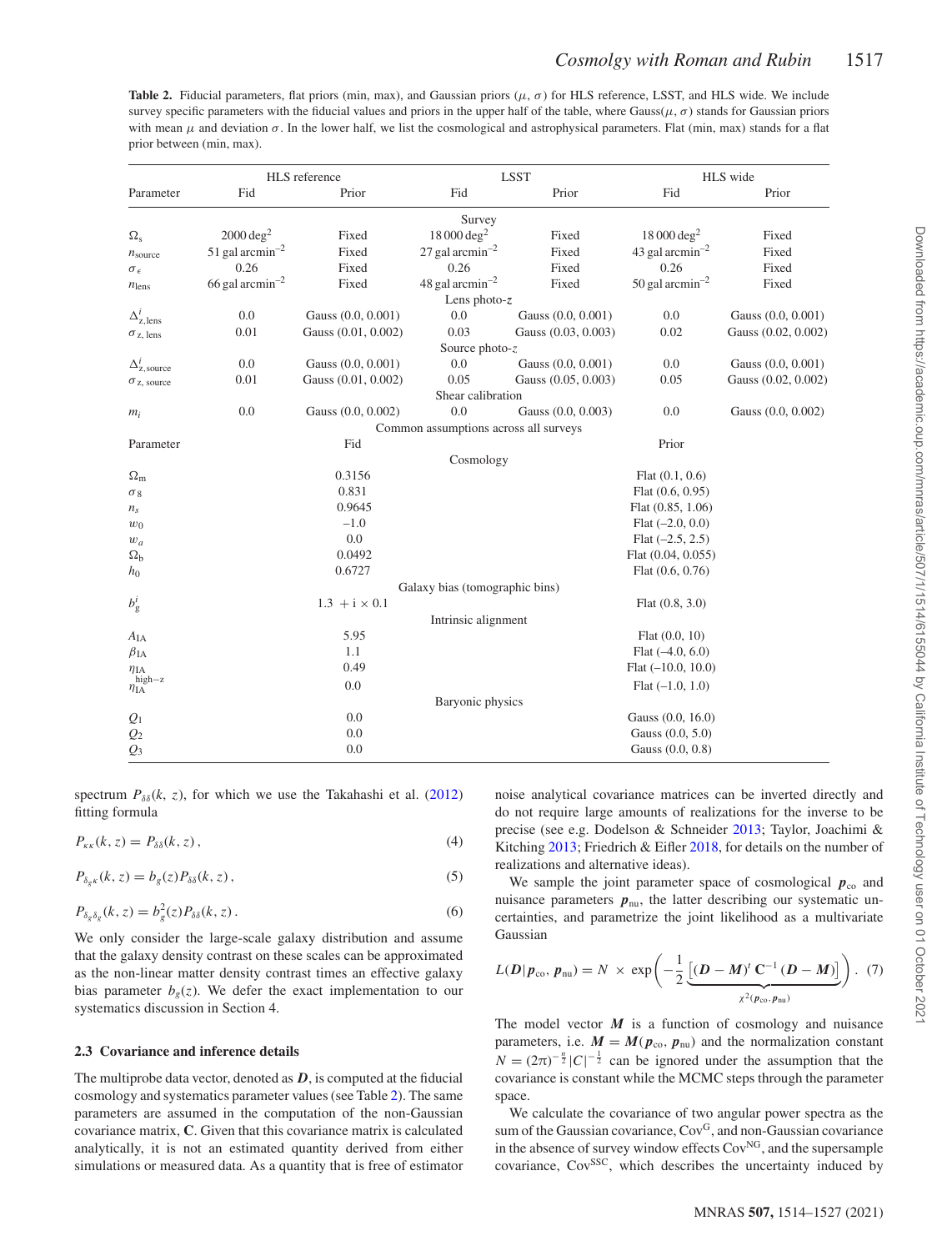1518 *T. Eifler et al.*

large-scale density modes outside the survey window

$$
Cov\left(C_{AB}^{ij}(\ell_1), C_{AB}^{ij}(\ell_2)\right) = Cov^G\left(C_{AB}^{ij}(\ell_1), C_{AB}^{ij}(\ell_2)\right) + Cov^{NG}\left(C_{AB}^{ij}(\ell_1), C_{AB}^{ij}(\ell_2)\right) + Cov^{ISC}\left(C_{AB}^{ij}(\ell_1), C_{AB}^{ij}(\ell_2)\right).
$$
 (8)

We refer the interested reader to the Appendix (equations A2–A14) of Krause  $\&$  Eifler [\(2017\)](#page-12-16) for the exact implementation of the three covariance terms.

However, the assumption of a covariance matrix **C** that remains constant throughout the MCMC process, with the input parameters perfectly known, is illogical given that it is exactly said parameters that we aim to constrain in a likelihood analysis. Eifler, Schneider & Hartlap [\(2009\)](#page-12-23) explore the idea of varying the covariance as a function of parameters, similar to the way one varies the model data vector. Carron [\(2013\)](#page-12-24) shows that using a parameter dependent covariance in combination with a Gaussian likelihood function violates the Cramer–Rao bound and recommends not to use this ´ combination in a likelihood analysis. This recommendation has led e.g. DES likelihood analyses to adapt a second recommendation of Eifler et al. [\(2009\)](#page-12-23): an iterative likelihood analysis approach, where the parameters of the covariance are updated in a new likelihood analysis based on the best-fitting parameters of the previous run.

We follow this approach and assume a multivariate Gaussian likelihood as described in equation (7) with a constant covariance matrix computed at the fiducial parameters for all the surveys considered.

Given the likelihood function, we compute the posterior probability in parameter space from Bayes' theorem and we sample the parameter space using EMCEE<sup>9</sup> (Foreman-Mackey et al. [2013\)](#page-12-25), which is based on the affine-invariant sampler of Goodman & Weare [\(2010\)](#page-12-26), and which can be parallelized with either MPI or shared memory multiprocessing.

## **3 SIMULATING THE HLS AND LSST SURVEYS**

#### **3.1 Rubin Observatory – LSST**

In order to incorporate the latest analysis choices for a 3 x 2 pt LSST analysis, we closely follow the LSST DESC Science Requirements Document v1, published as The LSST Dark Energy Science Collaboration et al. [\(2018;](#page-13-23) D18 from hereon), which reflects a conservative consensus choice across the LSST DESC. In D18 survey, depths are based on the OPSIM software,<sup>10</sup> specifically the OPSIM v3 minion 1016 run. The scenario described in D18 has median depth (5*σ* point-source detection across the survey) of 25.30, 26.84, 27.04, 26.35, 25.22, 24.47 in *ugrizy* after 10 yr. These numbers are determined after discarding areas with limiting *i*-band magnitude (AB) *i*-mag *<* 26 to homogenize the depth across the whole survey. LSST dark energy science will exclude data from regions near a Galactic latitude of zero and likely discard areas with  $E(B - V)$  > 0.2 . In D18, the resulting area after this homogenization process is  $14\,300\,\text{deg}^2$ ; for the purpose of this paper, we however assume the more ambitious survey area of 18 000 deg<sup>2</sup>.

LSST is evaluating a variety of different survey strategies (see e.g. Lochner et al. [2018\)](#page-13-28) with possible survey areas ranging from below  $15000 \text{ deg}^2$  to more than 25 000 deg<sup>2</sup>. Our 18 000 deg<sup>2</sup> extragalactic sky coverage scenario is well within the range of options, although, we note that the survey depth choices of this paper can only be achieved if LSST would shift observing time from the low Galactic latitudes to the extragalactic survey.

Adopting these depth cuts and the associated galaxy selection function for source and lens samples, we model the true redshift distribution  $n_x(z)$  for  $x \in \{\text{lens}, \text{source}\}\$  as

$$
n_{\rm x}(z) \equiv \frac{\mathrm{d}^2 N_{\rm x}}{\mathrm{d}z \mathrm{d}\Omega_{\rm s}} = \bar{n}_{\rm x} \frac{\Theta(z_{\rm max} - z) z^2 \exp\left[-\left(\frac{z}{z_0}\right)^{\alpha}\right]}{\int_0^{z_{\rm max}} \mathrm{d}z \ z^2 \exp\left[-\left(\frac{z}{z_0}\right)^{\alpha}\right]} \,. \tag{9}
$$

 $N_{\rm x}$  denotes the total number of source/lens galaxies, and  $\bar{n}_{\rm x}$  the effective number density of source/lens galaxies. Two relevant parameters determine the functional form of the distributions, i.e.  $(z_0 = 0.28, \alpha = 0.9)$  for the lens sample and  $(z_0 = 0.11, \alpha = 0.68)$ for the source sample.

We impose a high-*z* cut  $z_{\text{max}} = 3.5$  for sources and  $z_{\text{max}} = 1.2$  for lenses, again following the analysis choices of D18, which yield the following number densities for lenses and sources

$$
\bar{n}_{\text{source}} = N_{\text{source}} / \Omega_{\text{s}} = 27 \text{ galaxies arcmin}^{-2},\tag{10}
$$

$$
\bar{n}_{\text{lens}} = N_{\text{lens}} / \Omega_{\text{s}} = 48 \text{ galaxies arcmin}^{-2}.
$$
 (11)

The lens galaxies correspond to the LSST gold sample, which D18 obtain by measuring the number density as a function of magnitude in deep field *i*-band HSC data Aihara et al. [\(2017\)](#page-12-27), fitting it with a power law to extrapolate to fainter magnitudes, and removing 12 per cent of the area due to masking. The source galaxy sample in D18 is based on processing image simulations generated with the Weak Lensing Deblending software package<sup>11</sup> using an LSST CatSim catalogue as the input extragalactic catalogue; we refer the reader to the appendix of D18 for the exact implementation. For both lenses and sources, we define 10 tomographic bins. The source redshift bin limits are chosen such that  $\bar{n}^i_{\text{source}} = 2.7$  galaxies arcmin<sup>-2</sup> and for the lens sample, we choose 10 equidistant tomographic bins between 0.2 and 1.2. The latter implies that the lens galaxy number density per bin is defined as

$$
\bar{n}_x^i = \int \mathrm{d}z \; n_x^i(z). \tag{12}
$$

The true redshift distribution in equation (9) is then convolved with a Gaussian photometric redshift uncertainty model to obtain the distribution within tomographic bin *i*

$$
n_x^i(z_{\rm ph}) = \int_{z_{\rm min,x}^i}^{z_{\rm max,x}^i} dz \, n_x(z) \, p^i \left( z_{\rm ph} | z, x \right) \,, \tag{13}
$$

where  $p(z_{ph}|z, x)$  is the probability distribution of  $z_{ph}$  at given true redshift *z* for galaxies from population *x*

$$
p^{i}\left(z_{\text{ph}}|z,x\right) = \frac{1}{\sqrt{2\pi}\sigma_{z,x}(1+z)} \exp\left[-\frac{\left(z-z_{\text{ph}}-\Delta_{z,x}^{i}\right)^{2}}{2\left(\sigma_{z,x}(1+z)\right)^{2}}\right].
$$
 (14)

The resulting Gaussian tomographic bin is parametrized through scatter  $\sigma_z(z)$  and bias between  $z - z_{ph}$ , i.e.  $\Delta_z^i(z)$ . The bias  $\Delta_z^i(z)$ has fiducial value of zero; for the lens sample the fiducial  $\sigma_z$ 0.03 and for the sources the corresponding value is  $\sigma_z = 0.05$ . The resulting distributions are shown in Fig. [1.](#page-5-0) We detail our modelling of uncertainties in these redshift distribution in Section 4.2.

[<sup>9</sup>https://emcee.readthedocs.io/en/stable/](https://emcee.readthedocs.io/en/stable/)

<sup>1</sup>[0https://github.com/lsst/sims](https://github.com/lsst/sims_operations)\_operations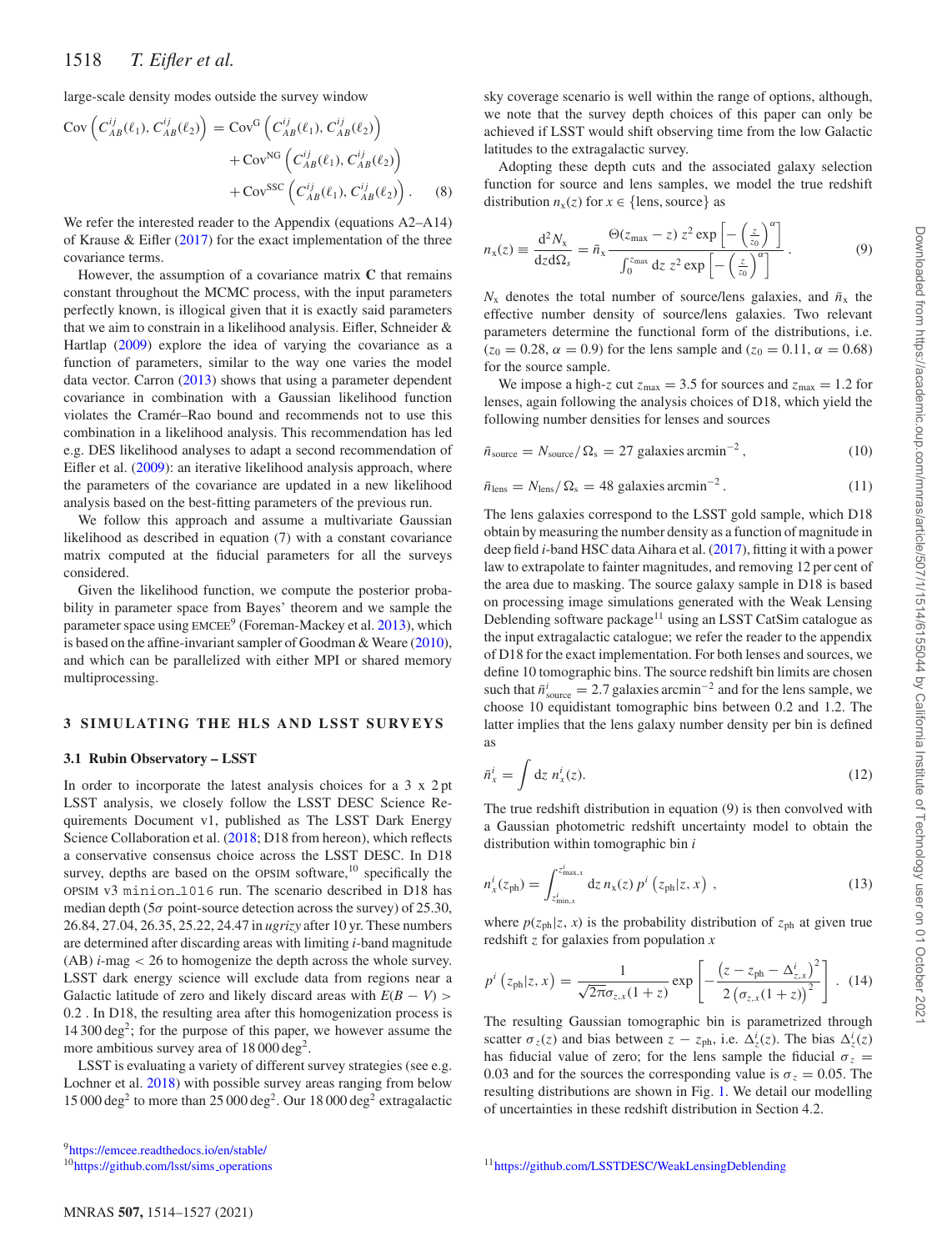<span id="page-5-0"></span>

**Figure 1.** LSST redshift distribution with 10 tomographic lens bins (blue) and 10 tomographic source bins (red), based on the ingredients from D18. We note the 10 lens bins are at lower redshift  $($  < 1.2) and are more narrow compared to the HLS bins, which leads to a larger number of galaxy–galaxy lensing bins in the data vector.

#### **3.2** *Roman Space Telescope* **– HLS**

We use the *Roman Space Telescope* exposure time calculator (ETC; Hirata et al. [2012\)](#page-12-28) to compute realistic survey scenarios for the HLS' coverage of area and depth in a given band. We fix the time per exposure and vary the number of exposures to build up depth over the survey area of a given scenario. For the HLS Reference survey, this area is  $2000 \text{ deg}^2$ , for the HLS wide scenario, it corresponds to the LSST area of 18 000 deg<sup>2</sup>. The total survey time for a given number of exposures includes a simple prescription for overheads and is correct to approximately 10 per cent.

In order to obtain accurate redshift distributions, we closely follow Hemmati et al. [\(2019\)](#page-12-29) in applying the ETC results to the CANDELS data set (Grogin et al. [2011;](#page-12-30) Koekemoer et al. [2011\)](#page-12-31), which is the only data set available that is sufficiently deep in the near-infrared to model *Roman Space Telescope* observations. The ETC has a built-in option to obtain a weak lensing catalogue based on an input catalogue of detected sources. The criteria for galaxies to be considered suitable for weak lensing are  $S/N > 18$  ( $J + H$  band combined, matched filter), resolution factor  $R > 0.4$ , and ellipticity dispersion  $\sigma_{\epsilon} < 0.2$ , where we use the Bernstein & Jarvis [\(2002\)](#page-12-32) convention (i.e.  $\epsilon =$  $(a^2 - b^2)/(a^2 + b^2)$  instead of  $(a - b)/(a + b)$ ). We apply these selections to the CANDELS catalogue and obtain our source sample for the HLS reference four NIR band survey. For the lens sample, we select CANDELS galaxies with *S*/*N >* 10 in each of the four HLS reference bands. Our HLS analysis assumes LSST photometry from the ground, hence we further down-select both samples by imposing a *S*/*N >* 5 cut in each LSST band, except for the *u*-band. We note that nevertheless more than 50 per cent of our galaxies have *S*/*N >* 5 in *u*-band as well.

The resulting number densities for the HLS are

$$
\bar{n}_{\text{source}} = N_{\text{source}} / \Omega_{\text{s}} = 51 \text{ galaxies arcmin}^{-2},\tag{15}
$$

$$
\bar{n}_{\text{lens}} = N_{\text{lens}} / \Omega_{\text{s}} = 66 \text{ galaxies arcmin}^{-2},\tag{16}
$$

where  $\Omega_s$  is the HLS survey area. We impose a  $z_{\text{min}} = 0.25$  for the lens sample and define 10 tomographic bins such that  $\bar{n}_x^i$  =  $\bar{n}_x/10$ . These tomographic bins are then convolved with a Gaussian distribution (see equation 13) with mean zero and  $\sigma_z = 0.01$ . This optimistic, narrow width of the Gaussian kernel is motivated by

<span id="page-5-1"></span>

**Figure 2.** This plot shows the HLS redshift distribution with the 10 tomographic lens bins (blue) and 10 tomographic source bins (red). The Gaussian photo-*z* tomographic bin-width ( $\sigma_z = 0.01$ ) corresponds to the optimistic scenario that we assume for the combined HLS and LSST band coverage, i.e. four NIR and six optical bands.

<span id="page-5-2"></span>

**Figure 3.** Limiting magnitude of a  $18000 \text{ deg}^2$  HLS *W*-band survey as a function of survey time. We also show the 95 and 99 per cent completeness thresholds of the LSST gold sample (*i <* 25.3, as defined in LSST Science Collaboration et al. [2009,](#page-13-29) which corresponds to *S*/*N >* 20 for point sources) as dashed lines.

the fact that our HLS survey assumes existing LSST data, which altogether gives good photometry in 10 bands ranging from 0.3–2 microns. The resulting redshift distributions are depicted in Fig. [2.](#page-5-1)

#### **3.3** *Roman Space Telescope* **survey strategy variations**

After defining the LSST and the HLS reference scenario in the past sections, we now explore and motivate possible variations in the HLS survey strategy, in particular a HLS wide scenario that covers the LSST footprint in the *W*-band (see Table [1\)](#page-1-0). We again use the CANDELS catalogue when defining galaxy samples for HLS wide and LSST below.

Fig. [3](#page-5-2) shows the results when using the ETC to compute the depth of the *W*-band as a function of time under the assumption that no other bands are used. We find that a ∼5 month HLS *W*-band survey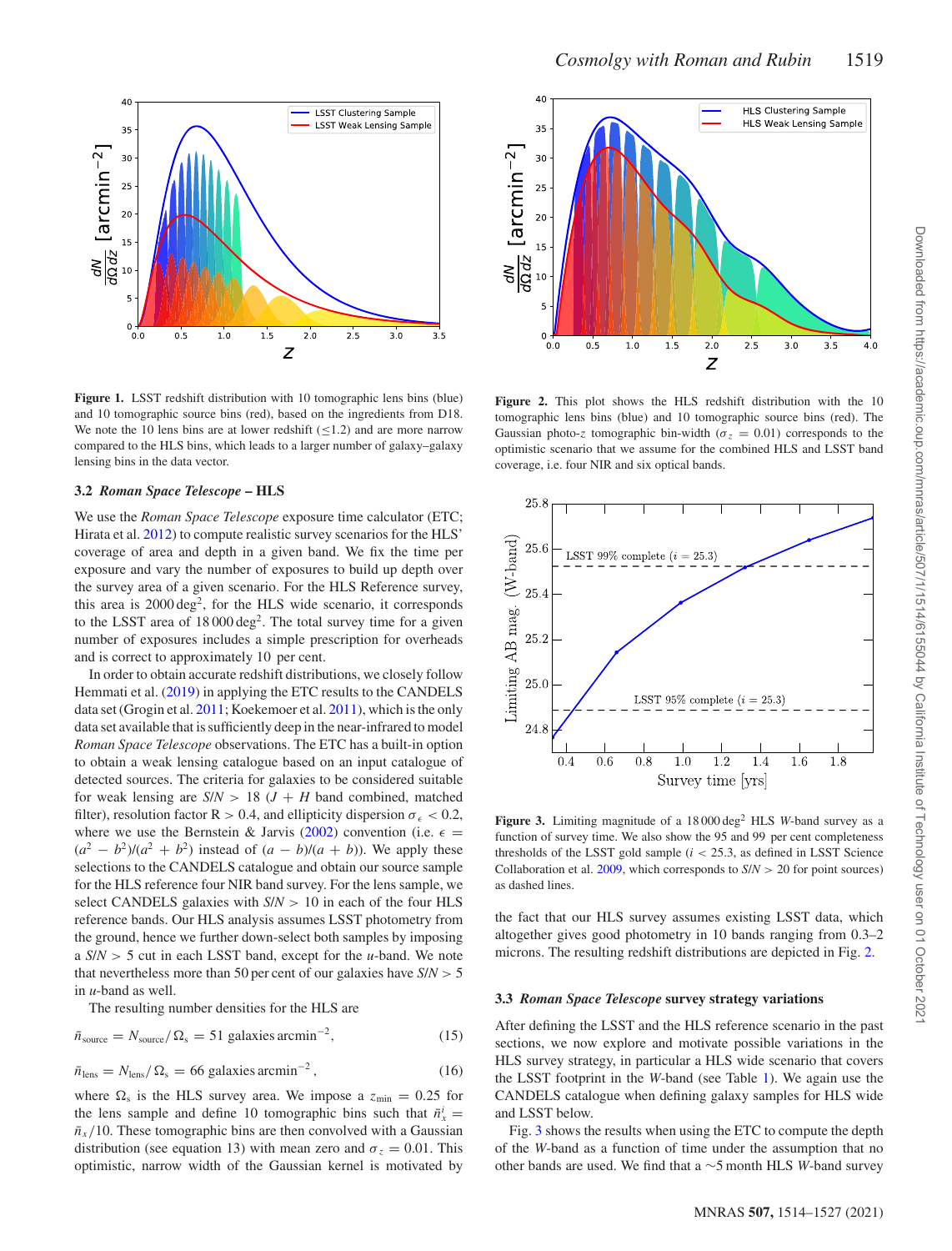<span id="page-6-0"></span>

**Figure 4.** The number density of a HLS wide weak lensing galaxy sample for a 18 000 deg<sup>2</sup> survey when conducted in *W* or *H*-band, respectively, again as a function of survey time.

can obtain high-resolution space imaging for ∼ 95 per cent of the LSST gold sample (see Fig. [3\)](#page-5-2).

As a first result of this paper, we conclude that if blending poses a systematics limitation to LSST weak lensing cosmology, a dedicated 5 month HLS survey would identify almost all LSST blends and enable improved modelling of shapes and photo-*z* for said blends.

A 1.3 yr HLS *W*-band survey will provide corresponding information for ∼ 99 per cent of the LSST gold sample and of course also substantially increase the depth of the HLS imaging. This opens up the idea to use the deeper HLS imaging for shape measurements and combine these with the ground-based LSST photometry.

To explore this idea further, we define a HLS wide scenario, perform a full simulated likelihood analysis, and compare the results to the constraining power of an LSST Year 10 survey and the HLS reference survey. We assume a 1.5-yr HLS wide survey in the *W*band and follow the same procedure as for the HLS reference survey (Section 3.2) in deriving the lens and source sample.

Fig. [4](#page-6-0) shows the number density of galaxies suitable for shape measurements from a HLS 18 000 deg<sup>2</sup> survey as a function of survey time and Fig. [5](#page-6-1) shows the corresponding fraction of LSST galaxies for which good photo-*z* information (5*σ* detection in the LSST bands, except for *u*-band) can be obtained. We also show the corresponding results for the *Roman Space Telescope H*-band, which is useful as an alternative to the *W*-band since wavelength-dependent point spread function (PSF) modelling might prohibit shape measurements from a band as broad as the *W*-band. *Roman Space Telescope*'s diffractionlimited PSF size ranges from 0.085 to 0.175 arcsec over the *W*-band, which is about a 50 per cent change, compared to only a 20 per cent change when using its *H*-band.

We note that the ESA/NASA Euclid satellite mission is developing mitigation techniques for a similar problem given that Euclid's diffraction-limited PSF size ranges from 0.085 to 0.155 arcsec over the *VIS* band, i.e. the main band in which Euclid measures shapes. Cypriano et al. [\(2010\)](#page-12-33), Carlsten et al. [\(2018\)](#page-12-34), and Eriksen & Hoekstra [\(2018\)](#page-12-35) propose a variety of methods on how to control wavelengthdependent PSF uncertainties through a combination of improved galaxy spectral energy templates or PSF measurements based on stars that span the same colour range as the galaxies. Additional photometric information from the ground is the main avenue for Euclid to gain the relevant information to mitigate this effect, albeit

<span id="page-6-1"></span>

**Figure 5.** Fraction of LSST galaxies with acceptable multiband photometry as a function of number density of a HLS weak lensing sample, based on the CANDELS catalogue.

this is of course limited by the difference in resolution of spaceand ground-based imaging (also see Meyers & Burchat [2015,](#page-13-30) for additional wavelength-dependent PSF effects from the atmosphere).

The *Roman Space Telescope* is in the unique position to collect narrow band, space resolution imaging over a smaller, but representative area and calibrate its HLS wide *W*-band survey if this effect becomes the dominant systematic.

A 1.5-yr HLS wide survey would yield 45 galaxies arcmin−<sup>2</sup> for the source sample (cf. Fig. [4\)](#page-6-0) and 68 galaxies arcmin−<sup>2</sup> for the lens sample, which is again defined as a *S*/*N >* 10 cut based on the CANDELS catalogue. Since we require good LSST photometry for our HLS galaxy sample, these number densities are further reduced to 43 galaxies arcmin<sup>-2</sup> (cf. Fig. [5\)](#page-6-1) for the joint source and 50 galaxies arcmin−<sup>2</sup> for the joint lens sample.

The calculation of the redshift distributions follow the same procedure as for the HLS reference survey (Section 3.2). The only difference is that we assume a slightly wider Gaussian kernel  $\sigma_z$ 0.02 compared to the HLS reference scenario in order to account for the fact that we now only have one broad-band instead of four.

## **4 LIKELIHOOD ANALYSIS - WEAK LENSING AND GALAXY CLUSTERING**

In Sections 2 and 3, we describe the basic setup of our analysis including covariance computation, modelling of observables, inference process, galaxy sample selection, and redshift distribution computation. In the following, we detail the analysis choices for our likelihood analysis including details on the systematics implementation.

#### **4.1 Building a 3 x 2 pt data vector**

#### *4.1.1 Source galaxies – cosmic shear*

Given the 10 tomographic bins for the source sample, we compute 55 cosmic shear auto and cross power spectra, which we divide into 15 logarithmically spaced Fourier mode bins ranging from  $\ell_{\min} = 30$ to  $\ell_{\text{max}} = 3000$ .

#### *4.1.2 Lens galaxies – galaxy clustering*

The galaxy clustering data vector is also divided into 15  $\ell$ -bins ranging from 30 to 3000, however, we exclude high  $\ell$ -bins, if scales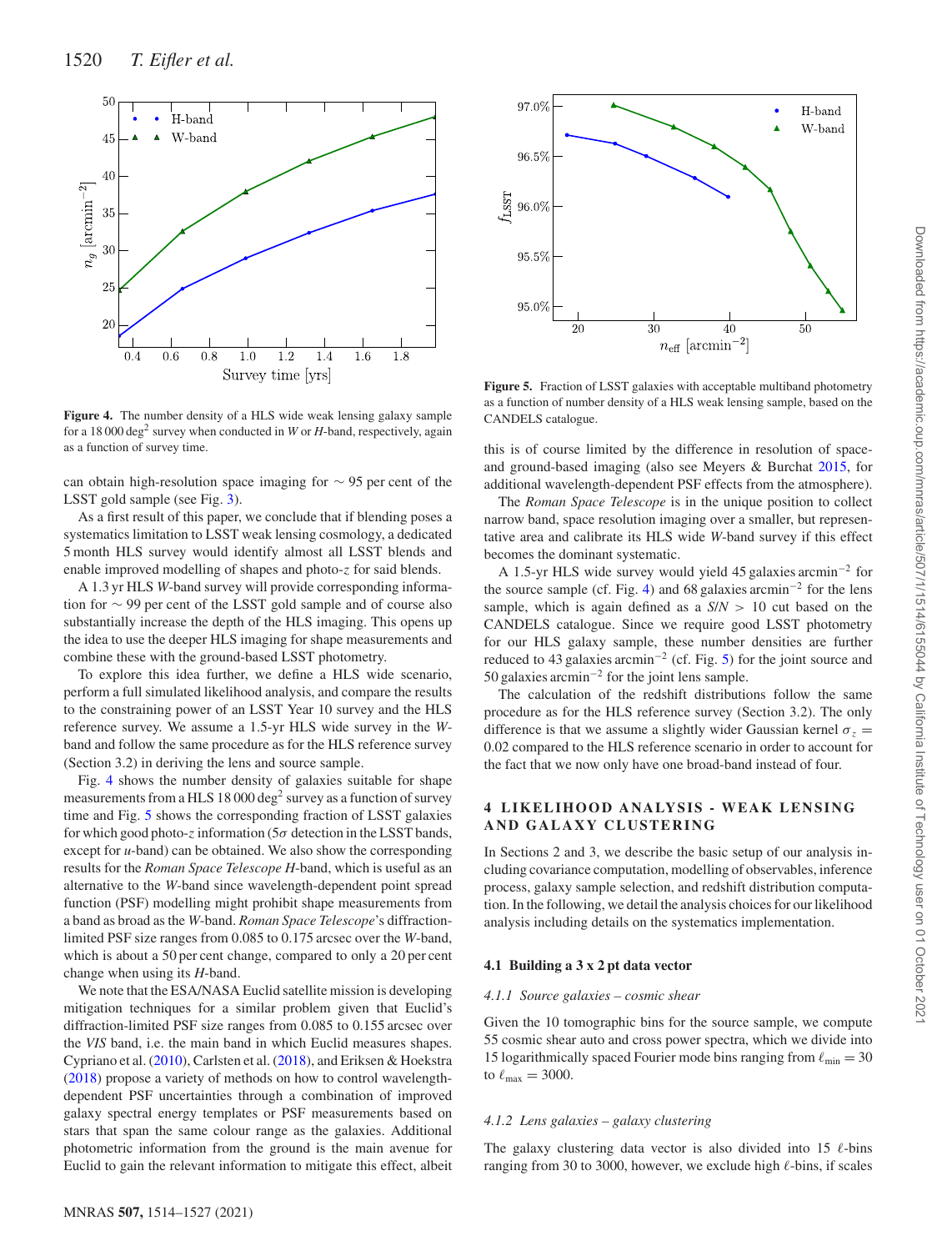below  $R_{\text{min}} = 2\pi/k_{\text{max}} = 21 \text{ Mpc} \text{h}^{-1}$  contribute to the projected integral (see equation 1).

#### *4.1.3 Lens* × *source galaxies – galaxy–galaxy lensing*

The galaxy–galaxy lensing part of the data vector assumes the lens galaxy sample as foreground and the source galaxy sample as background galaxies; we only consider non-overlapping source and lens in redshift bins. We again impose a cut-off at  $R_{\text{min}} = 21 \text{ Mpc h}^{-1}$ for the baseline model. We note that the low, narrow redshift distribution of the 10 lens tomographic bins of the LSST scenario leads to a substantially higher number of galaxy–galaxy lensing power spectra (52), compared to both HLS scenarios (32).

#### **4.2 Systematics**

We parametrize uncertainties arising from systematics through nuisance parameters, which are summarized with their fiducial values and priors in Table [2.](#page-3-0) Our default likelihood analysis includes the following systematics:

*Photometric redshift uncertainties.* As described in detail in Section 3, we consider Gaussian photometric redshift uncertainties, which are characterized by scatter  $\sigma_z(z)$  and bias  $\Delta_z(z)$ . While these may in general be arbitrary functions, we further assume that the scatter can be described by the simple redshift scaling  $\sigma_{z,x}(1 + z)$ , and we allow  $\sigma_{z,x}$  to vary around its fiducial value. Furthermore, we implement one (constant) bias parameter  $\Delta_{z,x}^{i}$  per redshift bin (cf. equation 14) as a free parameter that is again allowed to vary with Gaussian priors.

Since we have 10 tomographic bins for the lens and source sample, we vary 20 photo-*z* bias parameters  $\Delta_{z,x}^{i}$  and two photo-*z* scatter parameters  $\sigma_{z,x}(1+z)$ .

We note that the selection and characterization of lens and source galaxy samples are some of the most challenging choices in a multiprobe analysis and variations warrant future investigation. The trade space of photo-*z* accuracy versus number density, e.g. by using a 'redmagic' sample (Rozo et al. [2016\)](#page-13-31) instead of the LSST Gold sample is interesting to explore further.

*Linear galaxy bias*is described by one nuisance parameter per lens galaxy redshift bin  $b^i_{\rm g}$ , which is marginalized over using conservative flat priors [0.8; 3.0].

We note that the fiducial values of the galaxy bias parameters have little impact on the results, however, a more stringent prior would be highly beneficial. For example, the interplay of galaxy bias and photo-*z* uncertainties limits the ability of galaxy–galaxy lensing to self-calibrate intrinsic alignment models. Prior information on linear galaxy bias parameters would also help implement higher order bias models that require additional free parameters but that would allow to push to smaller scales in clustering and galaxy–galaxy lensing (Desjacques, Jeong & Schmidt [2018;](#page-12-36) Ivanov, Simonovic &´ Zaldarriaga [2019\)](#page-12-37).

*Shape measurement uncertainties* are a primary concern for all weak lensing based cosmology endeavors. Substantial progress has been made in the past years to model and control shape measurement uncertainties (Huff & Mandelbaum [2017;](#page-12-38) Sheldon & Huff [2017\)](#page-13-32). For LSST, the atmospheric PSF and blended objects remain major obstacles given the high level of required precision (Dawson et al. [2016;](#page-12-39) Melchior et al. [2018\)](#page-13-33). For space-based missions, we already mentioned the wavelength–dependent PSF as a major uncertainty (see Section 3.3); since the *Roman Space Telescope* will use H4RG-10 infrared detectors, non-linear detector effects such as the brighter

fatter effect and non-linear inter-pixel capacitance will need to be fully characterized before launch (Plazas et al. [2018;](#page-13-34) Choi & Hirata [2019;](#page-12-40) Hirata & Choi [2019;](#page-12-41) Freudenburg et al. [2020\)](#page-12-42). Choi & Hirata [\(2019\)](#page-12-40) measured these non-linearities for a prototype detector via a correlation analysis of flat-field data, with a statistical precision that meets *Roman Space Telescope* requirements. Further laboratory studies of these non-linear detector effects are underway that will bolster confidence in our ability to accurately calibrate galaxy shapes.

In this paper, we model residual shape measurement uncertainties as multiplicative shear calibration, specifically, we use one parameter  $m<sup>i</sup>$  per redshift bin, which affects cosmic shear and galaxy–galaxy lensing power spectra as

$$
C_{\kappa\kappa}^{ij}(l) \longrightarrow (1+m^i)(1+m^j) C_{\kappa\kappa}^{ij}(l),
$$
  
\n
$$
C_{\delta_{\xi} \kappa}^{ij}(l) \longrightarrow (1+m^j) C_{\delta_{\xi} \kappa}^{ij}(l).
$$
\n(17)

The fiducial value of each  $m^i$  is zero and we marginalize over the  $m^i$ independently with Gaussian priors of different width for LSST and HLS (LSST priors are twice as large as the HLS priors). Altogether shape uncertainties add 10 nuisance parameters to our likelihood analyses.

*Intrinsic alignment* (IA) of source galaxies has been studied extensively as a systematic for weak lensing through observations, simulations, and theory (e.g. Hirata & Seljak [2004;](#page-12-43) Mandelbaum et al. [2006;](#page-13-35) Joachimi & Bridle [2010;](#page-12-44)Troxel & Ishak [2014;](#page-13-36) Blazek, Vlah & Seljak [2015;](#page-12-45) Chisari et al. [2015;](#page-12-46) Singh, Mandelbaum & More [2015;](#page-13-37) Tenneti et al. [2015;](#page-13-38) Vlah, Chisari & Schmidt [2019\)](#page-13-39)

The assumption that the shape and orientation of an elliptical galaxy are determined by the shape of the halo in which it resides, causes a correlation of intrinsic galaxy ellipticities with the gravitational tidal field. We employ the so-called 'tidal alignment' model (Catelan, Kamionkowski & Blandford [2001\)](#page-12-47), specifically we use the non-linear alignment (NLA) version (Hirata & Seljak [2004;](#page-12-43) Bridle & King [2007\)](#page-12-48) of the tidal alignment model to describe IA of elliptical (red) galaxies. This approach captures most to the IA signal and we do not consider quadratic alignment/tidal torquing models (see e.g. Blazek et al. [2019\)](#page-12-49) or more sophisticated IA modelling as a function of galaxy colour (Samuroff et al. [2019\)](#page-13-40) in this paper.

Our implementation follows Krause, Eifler & Blazek [\(2016;](#page-12-50) K16 hereon) for cosmic shear and Krause & Eifler [\(2017\)](#page-12-16) for the extension to galaxy–galaxy lensing. The cosmic shear and galaxy–galaxy lensing projected power spectra are modified by additive terms to include the IA effects, specifically

$$
C_{\kappa\kappa}^{ij}(l) \to C_{\kappa\kappa}^{ij}(l) + C_{\text{II}}^{ij}(l) + C_{\text{GI}}^{ij}(l) \,,\tag{18}
$$

$$
C_{\delta_{\mathbf{g}}\kappa}^{ij}(l) \to C_{\delta_{\mathbf{g}}\kappa}^{ij}(l) + C_{\delta_{\mathbf{g}}l}^{ij}(l). \tag{19}
$$

The  $C_{\text{II}}^{ij}(l)$  term arises since galaxies that are physically close experience an alignment of their intrinsic ellipticity (II) from the same tidal field. For galaxy pairs that are separated in redshift, alignment effects also occur: foreground galaxies are aligned by the same tidal field that lenses background galaxies, which introduces a (anti-) correlation of shear (G) and intrinsic (I) ellipticity.

The  $C_{\delta_{\rm g}I}^{ij}(l)$  effect describes a correlation of galaxy overdensity and intrinsic ellipticity (I) for galaxy pairs that are physically close and affected by the same tidal field.

The projected power spectra can be computed from the corresponding 3D power spectra as described in equation (1), specifically

$$
C_{\rm II}^{ij}(l) = \int \mathrm{d}\chi \, \frac{q_{\delta_{\rm g}}^i(\chi) q_{\delta_{\rm g}}^j(\chi)}{\chi^2} \, f_{\rm red}^2(m_{\rm lim}, z) \, P_{\rm II}(k, z) \,, \tag{20}
$$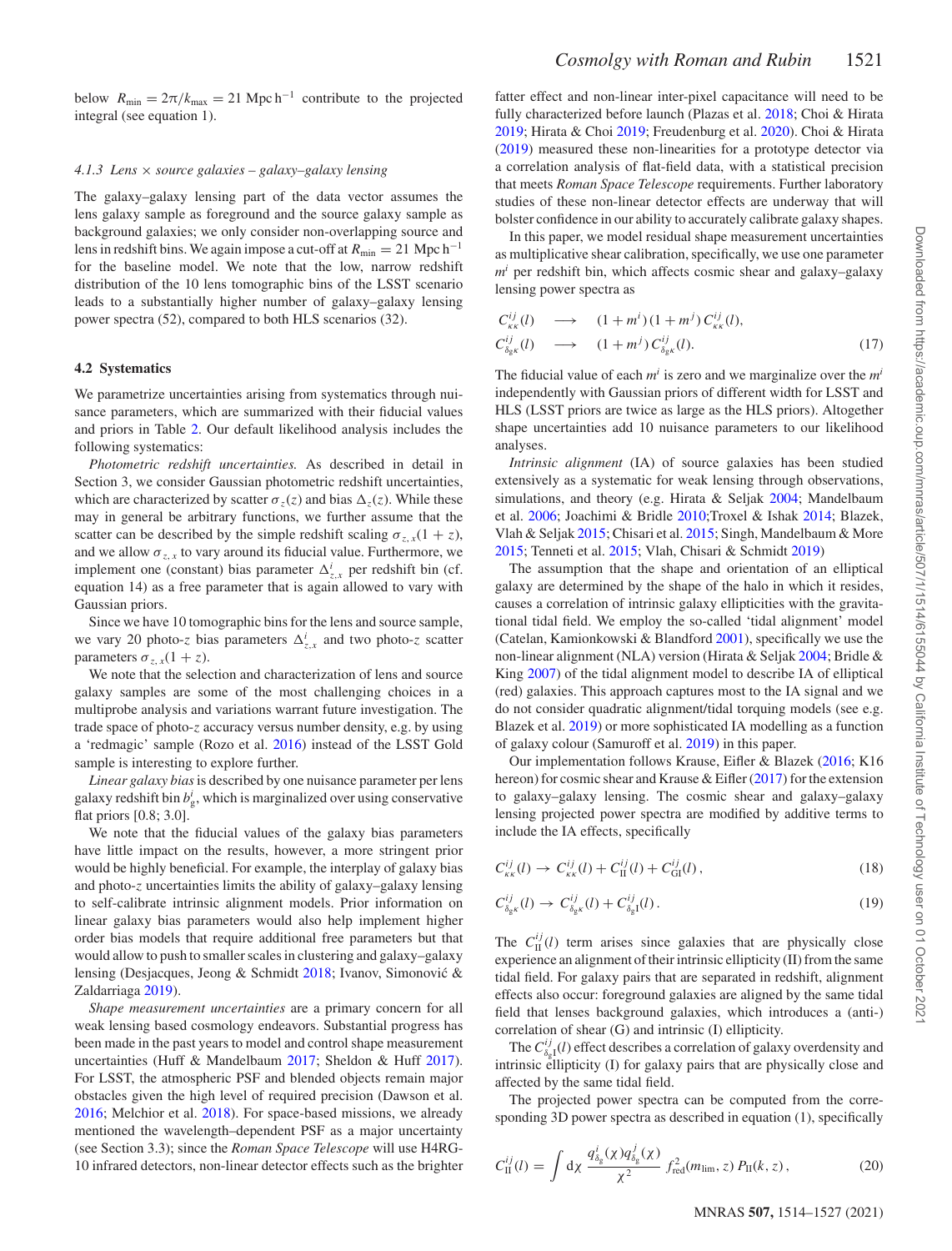$$
C_{GI}^{ij}(l) = \int d\chi \; \frac{q_{\delta_{\rm g}}^i(\chi) \, q_{\kappa}^j(\chi)}{\chi^2} \, f_{\rm red}(m_{\rm lim}, z) \, P_{GI}(k, z) \,, \tag{21}
$$

$$
C_{\delta_{\rm g}I}^{ij}(l) = \int \mathrm{d}\chi \; \frac{q_{\delta_{\rm g}}^i(\chi) \, q_{\kappa}^j(\chi)}{\chi^2} f_{\rm red}(m_{\rm lim}, z) \, P_{\delta_{\rm g}I}(k, z) \,, \tag{22}
$$

where  $f_{\text{red}}$ , the fraction of red galaxies at redshift  $z(\chi)$ , is evaluated from the GAMA luminosity function (Loveday et al. [2012\)](#page-13-41) assuming a limiting magnitude  $m_{\text{lim}} = 25.3$ .

In the tidal alignment picture, the intrinsic ellipticity field is to leading order linear in the density field and we can write the relevant 3D-IA power spectra as

$$
P_{\rm II}(k,z) = A^2(m_{\rm lim},z) P_{\delta\delta}(k,z), \qquad (23)
$$

$$
P_{GI}(k, z) = -A(m_{\lim}, z) P_{\delta\delta}(k, z), \qquad (24)
$$

$$
P_{\delta_{g}I}(k, z) = -A(m_{\lim}, z) b_{g}(z) P_{\delta\delta}(k, z). \qquad (25)
$$

Uncertainties in galaxy bias in equation (25) are again parametrized as one free parameter per tomographic lens bin.

Our likelihood analysis includes uncertainties in IA modelling via four parameters that enter the IA amplitude  $A(m_{\text{lim}}, z)$  (see Table [2\)](#page-3-0). The IA amplitude, for a given limiting magnitude, can be computed as a function of redshift and luminosity function of a given galaxy sample (LRGs in our case)

$$
A(L, z) = \frac{C_1 \rho_{m,0}}{D(z)} A_0 \left(\frac{L}{L_0}\right)^{\beta} \left(\frac{1+z}{1+z_0}\right)^{\eta}, \qquad (26)
$$

where  $C_1 \rho_{cr} = 0.0134$  is derived from SuperCOSMOS observations (Hirata & Seljak [2004;](#page-12-43) Bridle & King [2007\)](#page-12-48). As fiducial values (cf. Table [2\)](#page-3-0) for our nuisance parameters  $A_0$ ,  $\eta$ ,  $\beta$ , we adopt the constraints from the MegaZ-LRG  $+$  SDSS LRG sample (Joachimi et al. [2011\)](#page-12-51) with  $z_0 = 0.3$  as the observationally motivated pivot redshift and  $L_0$  as the pivot luminosity corresponding to an absolute *r*-band magnitude of  $-22$ .

We compute the IA amplitude at given redshift as the average over the alignment amplitudes of red galaxies using the luminosity distribution of the GAMA survey (Loveday et al. [2012\)](#page-13-41)

$$
A(m_{\text{lim}}, z) = \left\langle A(L, z) \right\rangle_{\phi_{\text{red}}} \times \left[ \Theta(z_1 - z) + \Theta(z - z_1) \left( \frac{1 + z}{1 + z_1} \right)^{\eta_{\text{high-}z}} \right],
$$
\n(27)

where  $\Theta$  is the step function, which separates the range where our fiducial redshift scaling is based on the MegaZ-LRG  $+$  SDSS LRG sample, which extends to  $z \leq 0.7$ . Given the substantially larger range of our galaxy sample, we extrapolate this functional form, but introduce additional freedom. The term in square brackets is a truncated power law in  $(1 + z)$  with the additional uncertainty parametrized as  $\eta_{\text{high-z}}$  for  $z > z_1 = 0.7$ . This  $\eta_{\text{high-z}}$  parameter also captures uncertainties in the extrapolation of the GAMA luminosity function to higher redshift.

We do not consider additional uncertainties in the luminosity function (cf. Krause et al. [2016,](#page-12-50) where said uncertainties are marginalized over six additional parameters), but we note that these uncertainties can be significant. This is the interface where cosmology meets galaxy formation and we acknowledge that it is critical to understand the latter to precisely constrain the former.

*Baryonic physics* effects on the modelling of small scales in the matter power spectrum (e.g. van Daalen et al. [2011;](#page-13-42) Chisari et al. [2018\)](#page-12-52) are a pressing concern for cosmic shear (see e.g. Semboloni et al. [2011;](#page-13-43) Zentner et al. [2013;](#page-13-44) Eifler et al. [2015;](#page-12-53) Huang et al. [2019\)](#page-12-54) and will become a pressing concern for galaxy–galaxy lensing and galaxy clustering if higher order bias models are included that allow the inclusion of smaller scales.

We mitigate the impact of baryonic physics in two different ways (cf. Chisari et al. [2019,](#page-12-55) for an overview on mitigation strategies): First, the scale cuts for the galaxy clustering and galaxy–galaxy lensing part of the data vector that are driven by our assumption of using linear galaxy bias, i.e.  $R_{\text{min}} = 21 \text{Mpc} \, \text{h}^{-1}$  are conservative and probably sufficient to control baryonic effects for these parts of the data vector. For cosmic shear, our  $\ell_{\text{max}} = 3000$  cut also mitigates the impact of baryonic physics but as Huang et al. [\(2019,](#page-12-54) H19 from hereon) have shown this is insufficient as a scale cut to control baryons at the LSST Year 10 level.

We employ 'Method C' detailed in H19 to account for residual uncertainties in baryonic physics in our full 3 x 2 pt data vector. In short, we compute the difference of dark matter only to baryonic 3 x 2 data vectors for LSST and HLS for five different baryonic scenarios. The baryonic scenarios are extracted from hydro-simulations, in particular, we use the MassiveBlack-II simulation (Khandai et al. [2015\)](#page-12-56), IllustrisTNG (Pillepich et al. [2018;](#page-13-45) Weinberger et al. [2018\)](#page-13-46), Horizon-AGN (Dubois et al. [2016\)](#page-12-57), Eagle simulation (Schaye et al. [2015\)](#page-13-47) , and the OWLS AGN simulation (Schaye et al. [2010;](#page-13-48) van Daalen et al. [2011\)](#page-13-42). This choice of simulations is motivated by the fact that we require AGN feedback to be included and that we require sufficiently high resolution to reliably model small scales (again see H19 for a summary of the simulations and motivation of this choice).

From the five baryonic scenarios, we extract 3 x 2 pt data vectors with the exact properties as discussed in Section 4.1 and we build a 'difference matrix' of baryonic and dark matter data vectors (see equation 20 in H19)

$$
\Delta(p_{\text{co}}) = \begin{bmatrix} | & | & | \\ B_1 - M & \dots & B_5 - M \\ | & | & | \end{bmatrix}_{N_{\text{data}} \times N_{\text{sim}}} . \tag{28}
$$

We weigh this difference matrix with respect to the statistical uncertainty described in our covariance matrix **C**, i.e. we perform a Cholesky decomposition  $C = LL^t$  and compute

$$
\Delta_{ch} = L^{-1} \Delta = U_{ch} \Sigma_{ch} V_{ch}^{t}, \qquad (29)
$$

where in the last step, we perform a singular value decomposition on the weighted difference matrix to extract the Principal Components (PCs) that span the range of uncertainty in baryonic physics. The first five columns of the **U**ch matrix form a complete description of baryonic uncertainties given our five input hydrodynamical scenarios *Bi*

$$
\mathbf{L}^{-1}(\boldsymbol{B}_i - \boldsymbol{M}) = \sum_{n=1}^{5} Q_n \mathbf{PC}_n .
$$
 (30)

By reorganizing equation (30), we can generate model vectors that include dark matter and baryonic physics as

$$
M(p_{\text{co}}, \mathbf{Q}) = M(p_{\text{co}}) + L \sum_{n=1}^{m} Q_n \mathbf{PC}_n , \qquad (31)
$$

where  $m \leq 5$ . We include baryons in our analysis by replacing M in equation (7) with equation (31). We note that the cosmology dependence only enters through the dark matter part of the model vector, while the amplitudes of PCs are used as higher order correction for baryonic effects. We include the first 3 PCs in our likelihood analysis and consequently marginalize over 3 PC amplitudes  $(Q_{1 \sim 3})$ as additional degrees of freedom to model baryonic physics.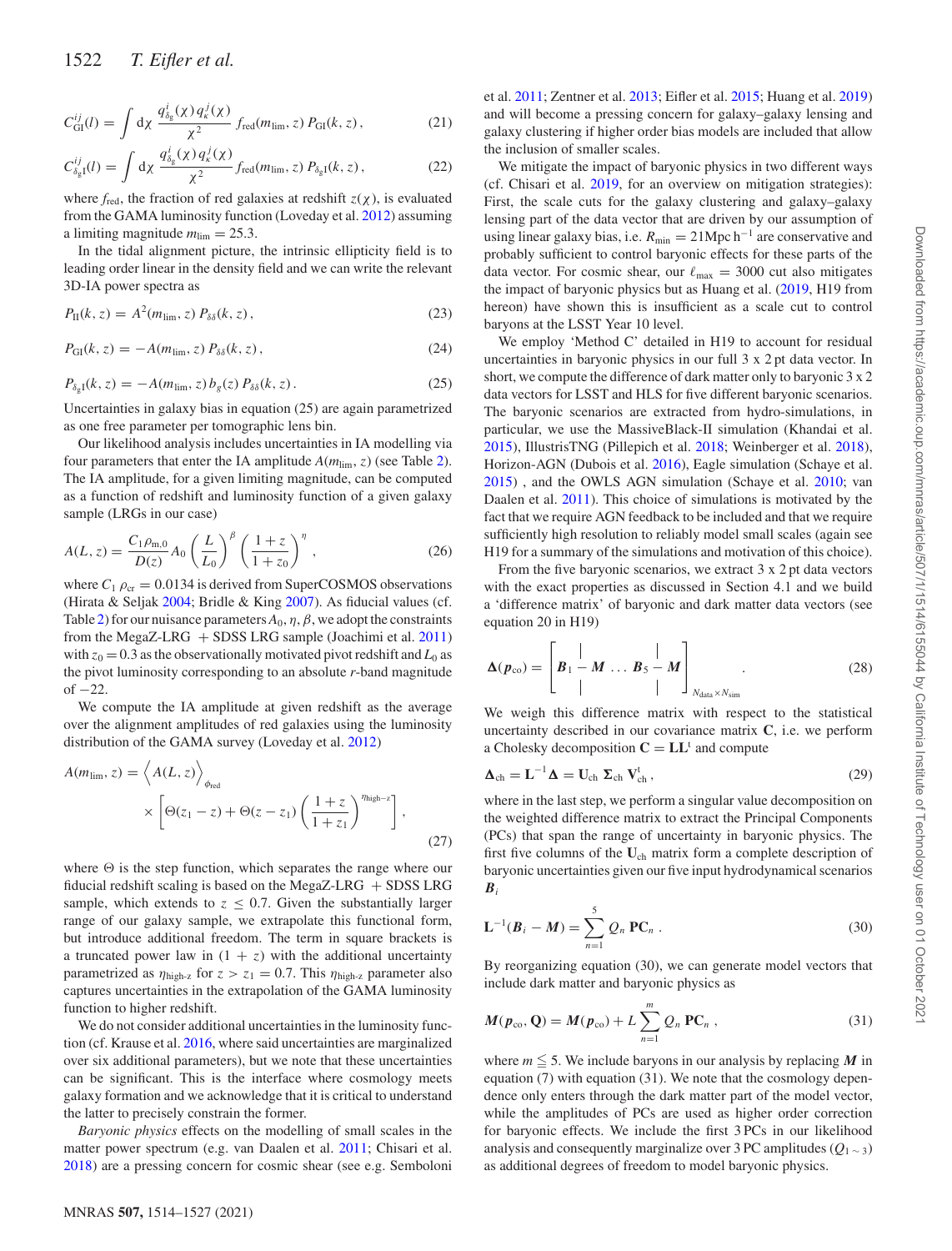<span id="page-9-0"></span>

**Figure 6.** Constraining power on dark energy parameters  $w_p$  (where  $p$  is a pivot redshift, chosen such that the two parameters are somewhat decorrelated) and *wa*, marginalized over 5 other cosmological parameters and 49 nuisance parameters describing observational and astrophysical systematics. We show results for the 18 000 deg<sup>2</sup> LSST Year 10 data set in *red*, for the 2000 deg<sup>2</sup> HLS reference survey in *blue*, and for the HLS wide survey (*black*). Both HLS scenarios assume LSST multiband photometry over the corresponding area. We show the 68 and 95 per cent contours.

The priors for the *Q* are highly conservative and chosen such that the 1*σ* region of the Gaussian prior corresponds to twice the amplitude of *Q*'s needed to capture the Illustris (not TNG) simulation. The original Illustris simulation has a very strong feedback scenario which is already highly unlikely given present observations.

#### **4.3 Simulated likelihood analysis**

Using the data vectors defined in Section 4.1 and the analysis choices defined in Table [2,](#page-3-0) we simulate likelihood analyses for the LSST Year 10, HLS reference, and HLS wide scenarios. We point out that the latter two assume that LSST data exist over the corresponding area. Our likelihood analyses span 56 dimensions, 7 of which relate to cosmological parameters, and the remaining 49 describe uncertainties in modelling observational (shear calibration, lens and source photo-*z* uncertainties) and astrophysical systematics (galaxy bias, intrinsic alignment, baryonic physics).

We use the fast COSMOLIKE forecasting modules and the EMCEE parallel sampling algorithm to generate chains with 1120 walkers, 8000 steps each. Altogether our chains comprise 8.96 M steps. We compare constraining power of the different scenarios through contour plots in the dark energy equation-of-state parameters (see Fig. [6\)](#page-9-0) and by computing the Dark Energy Task Force Figure of Merit, FoM =  $|\mathbf{C}_{w_0,w_a}^{-1}|^{1/2}$ . In other words, we obtain the FoM for a given scenario from the MCMC chains by computing the parameter covariance matrix, extracting the  $w_0$ ,  $w_a$  submatrix, inverting it, and computing the square root of its determinant.

To test sampling convergence, we compare sub-chains of 140 000 steps starting at step 2.1M and find that our FoMs have stabilized at 6M steps. We also vary the number of walkers and starting

points (including their variance) and found our results independent of reasonable choices in these settings.

Fig. [6](#page-9-0) shows the constraining power in the dark energy equationof-state parameters  $w_a$  and  $w_p$ . The latter corresponds to  $w_0$  but computed at a different redshift, here  $z_p = 0.4$ , to de-correlate the two parameters and to enable the reader to better estimate 1D projected error bars. The contours show a substantial increase in the ability to constrain time-dependent dark energy for the HLS wide scenario compared to the LSST Y10 scenario and compared to the HLS reference survey.

Regarding the HLS reference versus HLS wide comparison (blue versus black contours in Fig. [6\)](#page-9-0), the gain in constraining power  $(FoM<sub>HLSwide</sub> = 5.5 FoM<sub>HLSref</sub>)$ 

is mostly driven by the increased area  $18\,000\,\text{deg}^2$  versus 2000 deg2. The larger number density of lens and source galaxies and the improved photo-*z* accuracy of the HLS cannot compensate for this effect. It is interesting to see that at the precision of HLS reference and HLS wide the results are not fully systematics dominated but that an increase in area has a substantial impact on the contours.

When comparing LSST to HLS wide (red versus black contours in Fig. [6\)](#page-9-0), the increase in constraining power (Fo $M_{HLSwide} = 2.4$ FoMLSST) stems from a combination of increase in number density, deeper redshift distributions, and improved control of systematics, most importantly photo-*z* calibration. A more detailed study is required to evaluate the exact trade space, in particular, since photo*z* parameters are highly correlated with our ability to model galaxy bias and intrinsic alignment. Such a study should also include more realistic photo-*z* errors, such as catastrophic outliers and it should investigate higher order bias models to push to smaller scales in the galaxy–galaxy lensing and galaxy clustering parts of the data vector.

It is interesting to compare the LSST and HLS reference contours (blue versus red contours in Fig. [6\)](#page-9-0) given that these differ most significantly in terms of assumptions that enter the likelihood analysis. The substantial difference in area  $18\,000\,\text{deg}^2$  for LSST versus  $2000 \text{ deg}^2$  for the HLS reference is countered by a significantly higher number density of galaxies (cf. Table [2\)](#page-3-0), deeper redshift distribution, higher photo-*z*, and shape measurement accuracy for the HLS reference scenario. Despite these improvements, the increase in area is more important and favours the LSST only scenario, albeit not at a level one might have suspected. A simple 1/area scaling would suggest a factor of 9 improvement in constraining power, however, the difference between HLS and LSST Y10 is  $FoM<sub>HLSwide</sub> = 2.4$ FoMLSST. We attribute this difference in part to the larger number density of the HLS, but also to the improved systematics control (width of the photo-*z* bins and priors on how well we know this width and shear calibration).

#### **5 DISCUSSION**

In terms of how to fit a wide survey into the *Roman Space Telescope* mission, several options arise:

(i) The *Roman Space Telescope* does not have expendables that would prohibit extended observations beyond its 5-yr primary mission (it carries enough propellant for at least 10 yr of observations, and there are no active cryogens). Dedicating 1.5 yr of such an extension to a *W*-band survey as detailed above, which would be well-matched in terms of time-scale to LSST Y10, is a possible scenario.

(ii) A second option is to get the wide survey data earlier and to reduce the 2000 deg<sup>2</sup> footprint of the HLS in the primary mission. As an extreme example one could even fit the 1.5 yr *W*-band survey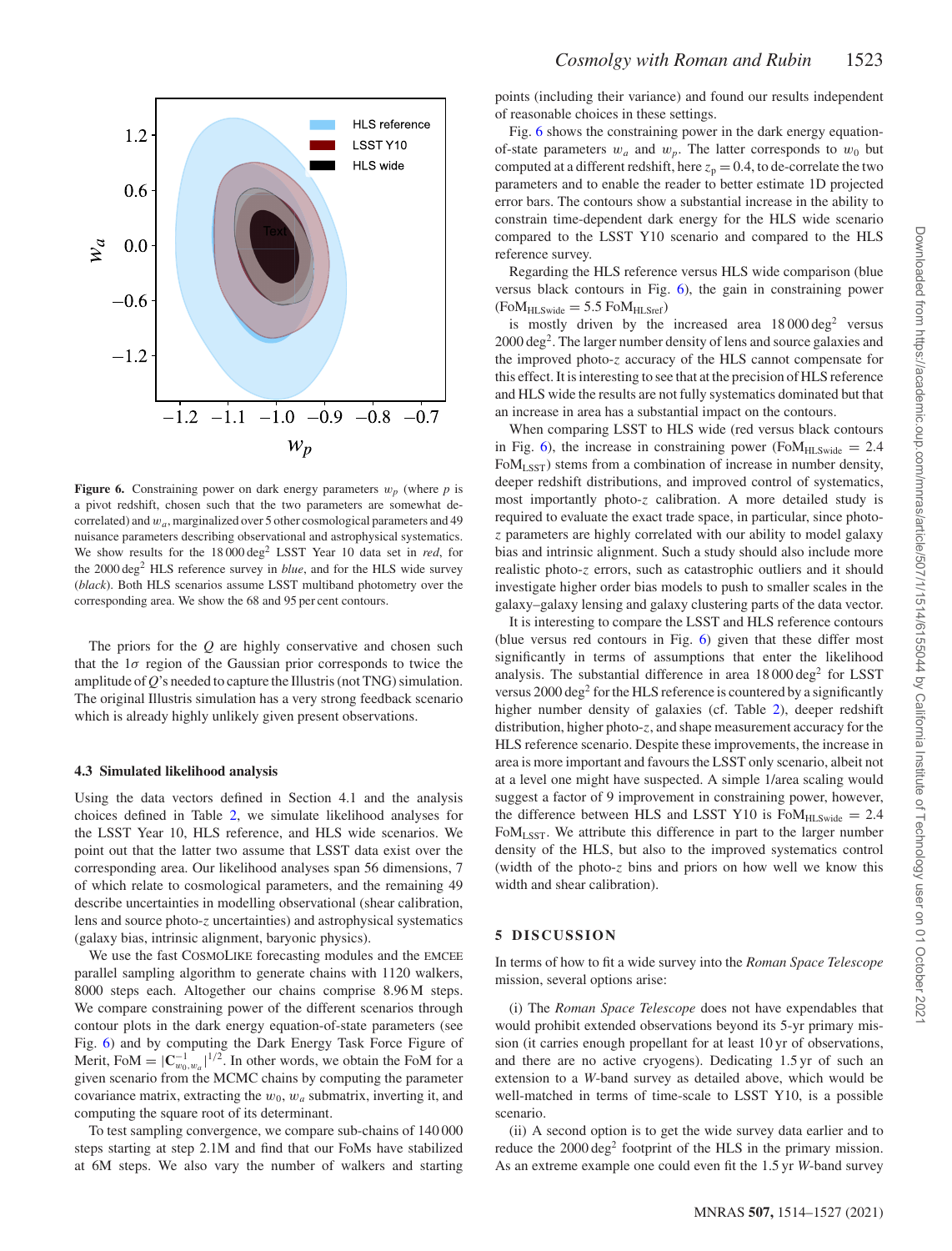outlined above into the nominal 1.6 yr HLS survey. This, however, would come at the high cost of having almost no grism spectroscopy or multiband coverage; given how important corresponding data are for systematics control, this option appears less favourable.

(iii) A third option would be to cover a subset of the  $18\,000\,\text{deg}^2$ with the *W*-band in the *Roman Space Telescope* primary mission, e.g. one could survey the 10 400 deg<sup>2</sup> of sky with  $E(B - V) < 0.08$  that pass within 32◦ of zenith at LSST. This will likely be the best part of the LSST footprint for extragalactic studies, and it can be surveyed in approximately 1 yr to the same depth as the 1.5 yr survey considered in this paper.

We again refer to Fig. [3,](#page-5-2) as one of the main results of our paper, which shows that already a 5-month HLS survey with the *Roman Space Telescope W*-band can provide 18 000 deg<sup>2</sup> high-resolution imaging for *>*95 per cent of the LSST Year 10 gold galaxy sample  $(S/N > 20$  for point sources). For the 10 400 deg<sup>2</sup> with  $E(B - V) < 0.08$ this type of survey would only take ∼14 week. It is important to note that the *Roman Space Telescope* observing time, including the survey design of the HLS, has not been allocated to date, and that corresponding decisions will depend on the science landscape in ∼5 yr. In particular, it will be important to see how strongly the first 3 yr of LSST data are affected by systematics and how much core science interests in the community (not just cosmology) would benefit from rapid *W*-band coverage of the *Roman Space Telescope*.

This analysis does not recommend replacing the entire HLS reference survey design with a wide *W*-band survey. The HLS reference survey ensures exquisite systematics control and it is the consensus in the community that systematics control will be more important than maximizing statistical power. We instead recommend the exploration of HLS wide survey strategies in combination with the HLS reference approach, specifically we envision that a wide survey component would use the HLS reference survey to anchor shear and photo-*z* calibration.

## **5.1** *Roman Space Telescope* **synergies beyond weak lensing and galaxy clustering**

A wide *Roman Space Telescope* survey in one band as described above opens numerous science applications in cosmology beyond the joint weak lensing and galaxy clustering dark energy science depicted in Fig. [6.](#page-9-0)

#### *5.1.1 Galaxy cluster science*

An 18 000 deg<sup>2</sup> W-band survey would substantially enhance the weak lensing mass calibration of clusters, a key ingredient for cluster cosmology (von der Linden et al. [2014a](#page-13-49)[,b;](#page-13-50) Mantz et al. [2015;](#page-13-51) Costanzi et al. [2019;](#page-12-58) Miyatake et al. [2019;](#page-13-52) Wu et al. [2019;](#page-13-53) Salcedo et al. [2020\)](#page-13-54). Both the increased spatial resolution and the broader wavelength coverage will help to decrease systematic uncertainties due to blending and photo-*z* misclassification, which are amplified in overdense cluster fields. An important aspect is that the *W*-band addition would enable precise mass calibration to higher redshift clusters than LSST alone (cf. Schrabback et al. [2018\)](#page-13-55).

#### *5.1.2 Trough cosmology*

Cosmic underdensities have emerged as an interesting probe of structure formation and hence dark energy and modified gravity (Krause et al. [2013;](#page-12-59) Melchior et al. [2014;](#page-13-56) Hamaus et al. [2016;](#page-12-60) Davies, Cautun & Li [2019\)](#page-12-61); potentially corresponding observables

are easier to model compared to probes that rely on higher density environments. Trough cosmology (Gruen et al. [2016,](#page-12-62) [2018\)](#page-12-63), and especially trough lensing, would benefit from the 18 000 deg<sup>2</sup> wide HLS survey scenario because of the higher density of source galaxies (for trough lensing) and the higher density of detected galaxies that signify the trough boundaries.

#### *5.1.3 Strong lensing*

LSST will find a large number of strong lenses (Oguri & Marshall [2010\)](#page-13-57). Colour and more importantly shape information from overlapping space observations will allow for significantly improved constraints on the value of  $H_0$  and other core cosmology questions (Birrer et al. [2019\)](#page-12-64) via enhanced control of lens profile modelling uncertainties.

#### *5.1.4 Stellar astronomy*

The *Roman Space Telescope*'s infrared measurements will enhance the analysis of the stellar population in LSST. IR observations will be particularly valuable for tracing brown dwarfs and AGB stars and the *Roman Space Telescope* should be able to achieve single exposure precision of 0.01 pixels or 1.1 mas (Sanderson et al. [2017\)](#page-13-58). Thus, with a 1.5 yr survey spread out over 5 yr of mission time, the mission will measure proper motions with uncertainties of  $\sim 200 \,\mu$ as yr<sup>-1</sup> for stars. This will help trace stellar streams in the galactic halo ∼5 magnitude fainter than *Gaia*.

#### **5.2 HLS wide synergies with CMB surveys**

The new generation of CMB experiments, e.g. the Simons Observatory (SO, Ade et al. [2019\)](#page-12-12) and CMB-S4 (Abazajian et al. [2016\)](#page-12-13), will be well underway by the mid-2020s. In particular, the survey of the Large Aperture Telescope of the Simons Observatory over the full LSST footprint will likely be completed or near completion, providing a detailed map of the integrated matter density through CMB lensing, the integrated pressure distribution through the thermal Sunyaev–Zeldovich' (tSZ) effect, the integrated electron momentum distribution through the kinematic Sunyaev–Zeldovich (kSZ) effect, and the cosmic infrared background (CIB). The increased number density of galaxies and precision in shape measurements from space-based imaging from *Roman Space Telescope* over the full LSST area would therefore enable a new level of cross-correlations measurements between galaxy surveys and CMB surveys.

The CMB lensing kernel function

$$
q_{\kappa_{\rm CMB}}(\chi) = \frac{3H_0^2 \Omega_m}{2c^2} \frac{\chi}{a(\chi)} \frac{\chi^* - \chi}{\chi^*},\tag{32}
$$

peaks at *z* ∼ 2 and is sensitive to large-scale structure between the observer and the last scattering surface (here  $\chi^*$  is the comoving distance to this surface). Measurements of cross-correlations of galaxy clustering and shapes with CMB lensing would strongly benefit from the higher density of galaxies of a joint catalogue, which is beneficial to constraints on cosmic acceleration in several ways. First, extra cosmological information is held in these cross-correlations, which can alleviate parameter degeneracies, for instance between galaxy bias and cosmological parameters. Secondly, these measurements will enable further cross-calibration of shear multiplicative biases, as shown in Schaan et al. [\(2017\)](#page-13-59), and other nuisance parameters such as uncertainties on photometric redshifts. Thirdly, the joint catalogue will have higher density of galaxies at high redshifts, which increases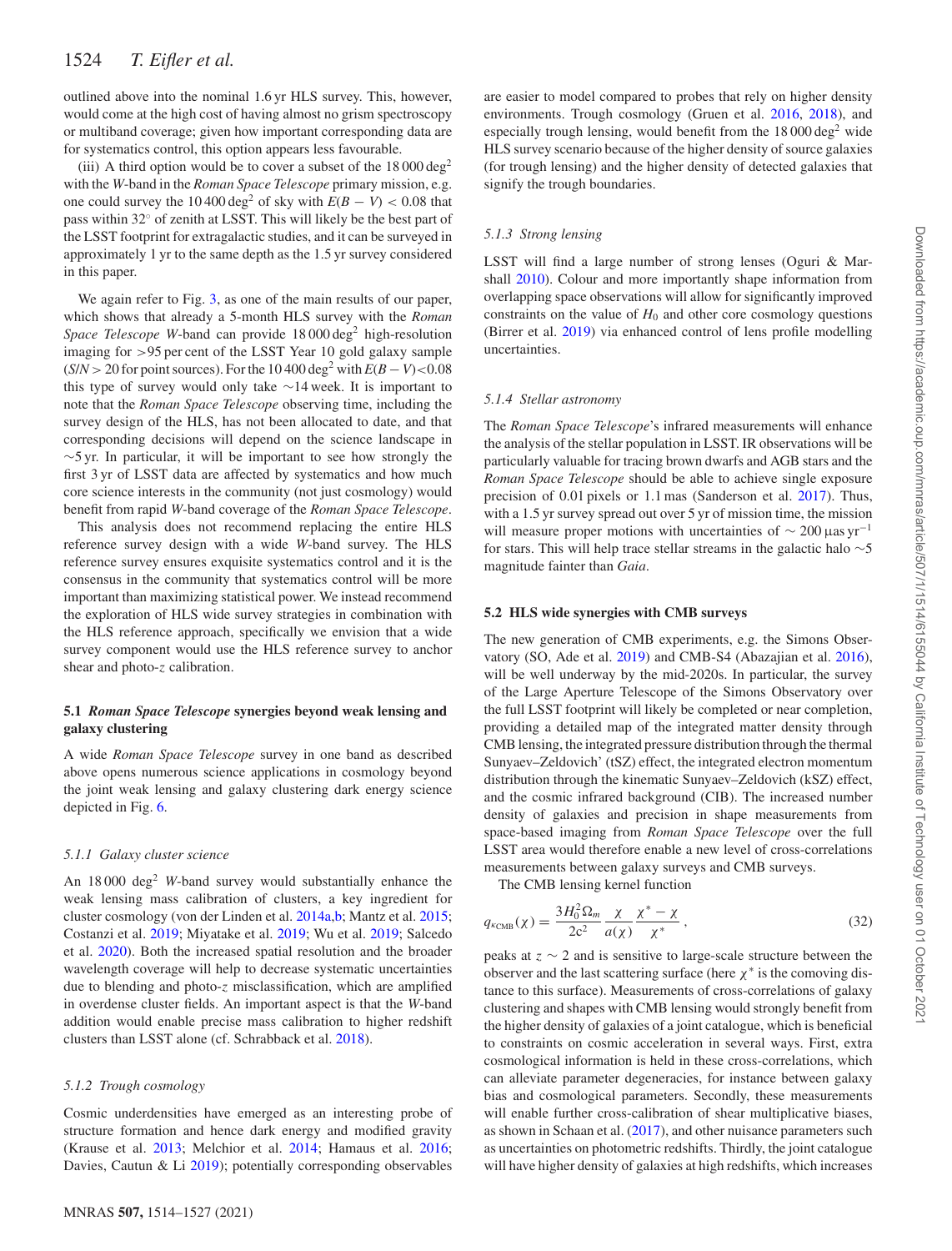the *S*/*N* of CMB lensing. The comparison of constraints obtained from subsets of these high-precision cross-correlation measurements will enable various tests of the consistency of the cosmological model, and if they are consistent, it will enable a new level of constraining power on cosmological physics.

By cross-correlating the CMB lensing map with the large-scale structure traced by photometric redshift slices, we will be able to determine the evolution of the amplitude of density fluctuations with redshift,  $\sigma_8(z)$ . Krolewski et al. [\(2019\)](#page-12-65) obtain a *S/N* of 58 measurement with unWISE x Planck. Correlating the much higher number density of the  $HLS + LSST$  sample with the much lower noise SO lensing map will boost the overall *S*/*N* significantly.

Similarly, thermal SZ observations from CMB surveys will detect a wealth of clusters (16 000 clusters forecasted for SO), all of which benefit strongly from cluster mass calibration through high-precision weak lensing from the *Roman Space Telescope* (see e.g. Bocquet et al. [2019;](#page-12-66) Miyatake et al. [2019,](#page-13-52) for corresponding applications to the Atacama Cosmology Telescope and the South Pole Telescope). The increased accuracy in photometric redshifts of the joint catalogue would improve the line-of-sight localization of these clusters and it would extend the redshift range of clusters for which both CMB and optical/infrared observations are matched. A joint catalogue will also enable improved measurements of cluster profiles and features such as the splashback radius observed in density and lensing profiles (Shin et al. [2019\)](#page-13-60). The*Roman Space Telescope* lensing measurements could determine the relationship between integrated pressure (*Y*) and mass. This observation would determine the gas fraction in  $\sim$ 10<sup>14</sup> M<sub>☉</sub> groups, which could then calibrate the effect of baryon feedback on the dark matter distribution (van Daalen, McCarthy & Schaye [2019\)](#page-13-61).

The combination of CMB kSZ measurements and HLS/LSST can be used to trace the distribution of electrons around galaxies either through cross-correlations with the optical shear measurements (Doré, Hennawi & Spergel  $2004$ ) or with the galaxy distribution (Ferraro et al. [2016;](#page-12-68) Hill et al. [2016\)](#page-12-69). By measuring these effects as a function of redshift, this combination can trace the evolution of the circumgalactic medium (Battaglia et al. [2019\)](#page-12-70).

## **6 CONCLUSIONS**

The Rubin Observatory, SPHEREx, Euclid, and the *Roman Space Telescope* in combination with other spectroscopic surveys (DESI, PFS, 4MOST) and CMB surveys (Simons Observatory, CMB-S4) pose exciting opportunities for discovery in cosmological physics. The *Roman Space Telescope* will likely be the latest mission to join this ensemble of experiments, but given its versatile observing capabilities and its flexibility in terms of survey strategy, being last is where it can synergize best.

In this paper, we focus on synergies between the *Roman Space Telescope* (space-based, high resolution imaging, NIR multiband photometry, grism spectroscopy), and LSST (6-band photometry in the visible wavelengths, 10 deg<sup>2</sup> FoV, rapid and repeated coverage of 18 000 deg2). We explore alternative scenarios to *Roman Space Telescope*'s HLS reference survey, which assumes both Rubin Observatory and *Roman Space Telescope* data over 2000 deg<sup>2</sup>. In particular, we quantify scenarios where the HLS covers the entire LSST area rapidly in one band, a concept denoted as 'HLS wide'. Our survey simulations are based on the *Roman Space Telescope* exposure time calculator and redshift distributions from the CANDELS catalogue.

As a first result of our study, we find that already a 5-month HLS wide survey with the *W*-band can cover the full LSST survey area providing high-resolution imaging for *>*95 per cent of the LSST Year

10 gold galaxy sample. Given that blending is a potentially limiting issue for LSST cosmology, the concept of a 5-month HLS wide survey is an important idea to study further.

If the *Roman Space Telescope* were to spend 1.5 yr covering the LSST area in the *W*-band, it would be able to provide highresolution imaging for *>*99 per cent of the LSST Year 10 gold galaxy sample. For this second scenario, we run a full 3 x 2 pt likelihood analysis that includes non-Gaussian covariances, and accounts for observational and astrophysical systematics (shear calibration, lens, and source photo-*z* uncertainties, galaxy bias, intrinsic alignment, baryonic physics). We run similar 3 x 2 pt likelihood analyses for the 2000 deg<sup>2</sup> HLS reference survey and for a LSST Year 10 survey in order to compare to the HLS wide concept. We find a significant increase in constraining power for the joint LSST + HLS wide survey compared to LSST Y10 (Fo $M_{HLSwide} = 2.4$  Fo $M_{LSST}$ ) and compared to the HLS reference survey ( $FoM_{HLSwide} = 5.5$   $FoM_{HLSref}$ ).

The assumed survey area in both the 5 month and the 1.5-yr LSST + HLS wide survey is  $18000 \text{ deg}^2$ , we however note that the best part of LSST's footprint for extragalactic studies might be smaller and correspondingly the required time that the *Roman Space Telescope* would spend on a wide band survey would be shorter. Such a wide survey component could be implemented as part of the nominal HLS survey, or as part of the HLS and other survey components (depending on their interest); it could also be conducted as part of an extended mission, which would map nicely on to the LSST Y10 time-scale.

We employ a range of systematics models to realistically assess the information content encoded in the HLS and the LSST (cf. Table [2\)](#page-3-0), however, we point out that future work in this area is critically important. The Gaussian photo-*z* errors that assume a free mean per tomographic bin and one free variance parameter with known redshift evolution across all bins might prove insufficient and will require more sophisticated models, in particular, ones that include catastropic outliers (e.g. see study by Bernstein & Huterer [2010\)](#page-12-71). In addition, small-scale modelling that utilizes information on small scales in galaxy clustering, such as non-linear bias models (perturbation theory possibly in combination with Halo Occupation Distribution models) in combination will be important to fully exploit the potential of future missions. We defer corresponding studies of improved observational and astrophysical systematics modelling to future work.

By the time the *Roman Space Telescope* launches, the Rubin Observatory will have been in survey operation mode for several years already and will have built up substantial survey depth and area. If blending is an issue for LSST shape and photo-*z* measurements, the *Roman Space Telescope* could provide a significant contribution to a possible solution in just 5 months. It is also possible that the lack of deep training data (spectra) for photo-*z*, or the lack of multiband IR coverage will limit LSST photo-*z* accuracy. If the lack of spectroscopic information is limiting, exploring the idea of extended *Roman Space Telescope* grism observations across the LSST footprint might also be a good option. If narrow band IR information is useful, an HLS wide survey with the *H*-band is interesting to study further. An HLS *H*-band survey is approximately 3.5 times as slow as a *W*-band survey but it significantly limits wavelength-dependent PSF problems. These ideas illustrate the flexibility of the *Roman Space Telescope* as an observatory, which will benefit multiple science cases across the cosmological community in the next decade.

Several other missions, launching earlier than the *Roman Space Telescope*, will synergize with LSST. In particular, the Euclid mission will cover the LSST footprint to a large extent, creating mutually beneficial science opportunities and improved systematics control.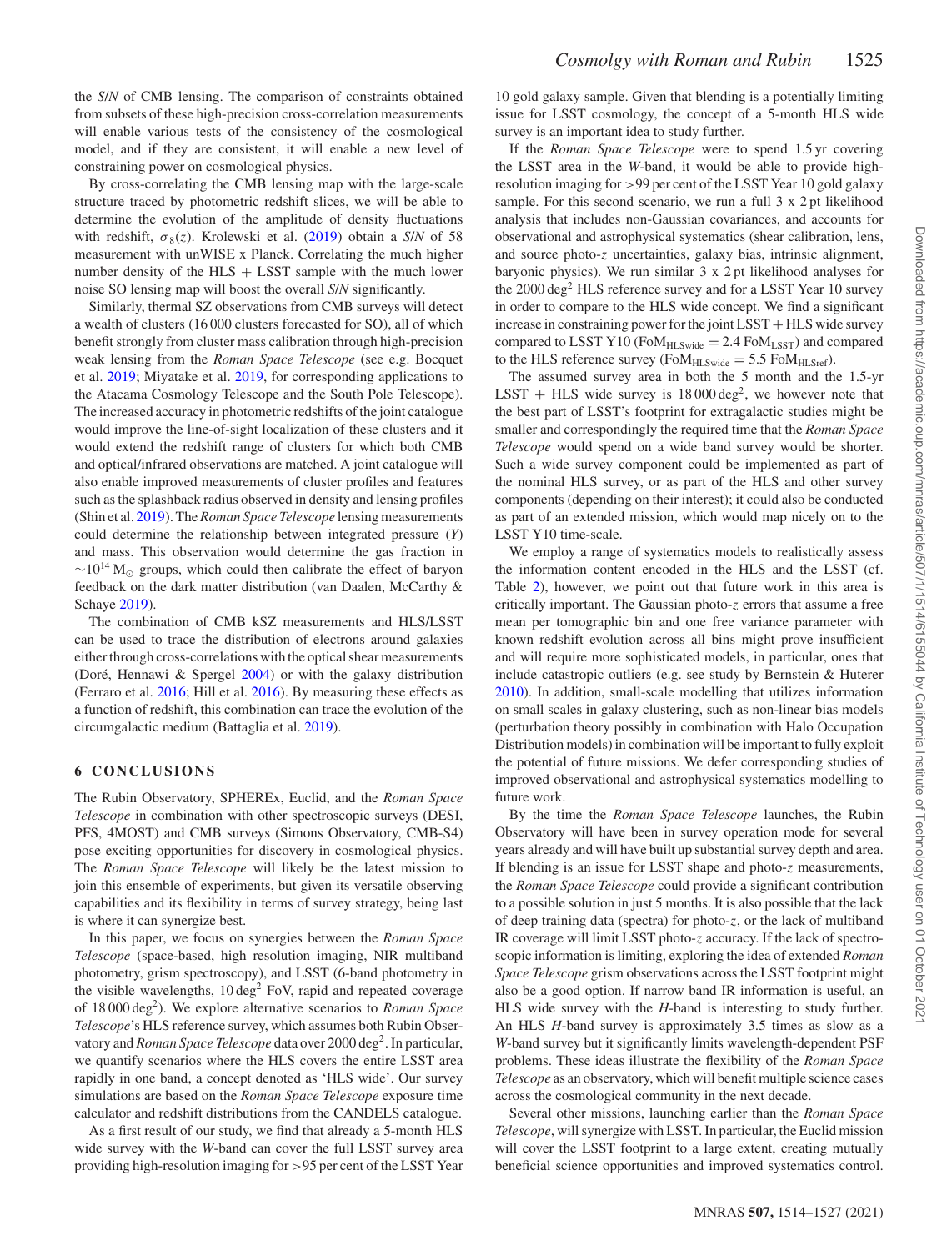# 1526 *T. Eifler et al.*

We note, however, that Euclid will not quite achieve the depth required to fully synergize with LSST and that the combination of Euclid VIS information is highly complementary to the IR coverage from the *Roman Space Telescope*. Existing Euclid and LSST data over the LSST footprint will make a HLS wide mission concept as suggested here even more valuable.

Exploring optimal joint science strategies for HLS variations and LSST requires complex calculations and meaningful metrics. This paper has presented a connected infrastructure of survey simulations and sophisticated likelihood analyses that can be used to further explore joint LSST + HLS science cases. A HLS wide data set would impact multiple cosmological probes beyond 3 x 2 pt cosmology and we mention cluster cosmology, voids, and trough cosmology, strong lensing, CMB lensing, and SZ synergies as examples for future consideration.

Including these observables in a multiprobe analysis and improving the modelling of systematics are meaningful extensions of the work presented here. In particular, we plan to include catastrophic redshift outliers and higher order galaxy bias models that allow pushing to smaller scales in galaxy–galaxy lensing and galaxy clustering, in future analyses.

### **ACKNOWLEDGEMENTS**

This work is supported by NASA ROSES ATP 16-ATP16-0084 and NASA 15-WFIRST15-0008 grants. Support for MS was provided by the Office of Research and Economic Development, University of California, Riverside through the FIELDS NASA–MIRO programme. The Flatiron Institute is supported by the Simons Foundation. Simulations in this paper use High Performance Computing (HPC) resources supported by the University of Arizona TRIF, UITS, and RDI and maintained by the UA Research Technologies department. Part of the research described in this paper was carried out at the Jet Propulsion Laboratory, California Institute of Technology, under a contract with the National Aeronautics and Space Administration.

## **DATA AVA IL AB IL IT Y**

The data underlying this article will be shared on reasonable request to the corresponding author.

#### **REFERENCES**

- <span id="page-12-13"></span>Abazajian K. N. et al., 2016, preprint [\(arXiv:1610.02743\)](http://arxiv.org/abs/1610.02743)
- <span id="page-12-1"></span>Abbott T. M. C. et al., 2018, [Phys. Rev. D,](http://dx.doi.org/10.1103/PhysRevD.98.043526) 98, 043526
- <span id="page-12-2"></span>Abbott T. M. C. et al., 2019, [Phys. Rev. D,](http://dx.doi.org/10.1103/PhysRevD.100.023541) 100, 023541
- <span id="page-12-12"></span>Ade P. et al., 2019, J. Cosmol. Astropart. Phys., 2019, 056
- <span id="page-12-27"></span>Aihara H. et al., 2018, [PASJ,](http://dx.doi.org/10.1093/pasj/psx066) 70
- <span id="page-12-70"></span>Battaglia N. et al., 2019, BAAS, 51, 297
- <span id="page-12-71"></span>Bernstein G., Huterer D., 2010, [MNRAS,](http://dx.doi.org/10.1111/j.1365-2966.2009.15748.x) 401, 1399
- <span id="page-12-32"></span>Bernstein G. M., Jarvis M., 2002, [AJ,](http://dx.doi.org/10.1086/338085) 123, 583
- <span id="page-12-64"></span>Birrer S. et al., 2019, [MNRAS,](http://dx.doi.org/10.1093/mnras/stz200) 484, 4726
- <span id="page-12-17"></span>Blanchard A. et al., 2020, [A&A,](http://dx.doi.org/10.1051/0004-6361/202038071) 642, A191
- <span id="page-12-45"></span>Blazek J., Vlah Z., Seljak U., 2015, [J. Cosmol. Astropart. Phys.,](http://dx.doi.org/10.1088/1475-7516/2015/08/015) 8, 015
- <span id="page-12-49"></span>Blazek J. A., MacCrann N., Troxel M. A., Fang X., 2019, [Phys. Rev. D,](http://dx.doi.org/10.1103/PhysRevD.100.103506) 100, 103506
- <span id="page-12-66"></span>Bocquet S. et al., 2019, [ApJ,](http://dx.doi.org/10.3847/1538-4357/ab1f10) 878, 55
- <span id="page-12-48"></span>Bridle S., King L., 2007, [New J. Phys.,](http://dx.doi.org/10.1088/1367-2630/9/12/444) 9, 444
- <span id="page-12-34"></span>Carlsten S. G., Strauss M. A., Lupton R. H., Meyers J. E., Miyazaki S., 2018, [MNRAS,](http://dx.doi.org/10.1093/mnras/sty1636) 479, 1491
- <span id="page-12-24"></span>Carron J., 2013, [A&A,](http://dx.doi.org/10.1051/0004-6361/201220538) 551, A88
- <span id="page-12-47"></span>Catelan P., Kamionkowski M., Blandford R. D., 2001, [MNRAS,](http://dx.doi.org/10.1046/j.1365-8711.2001.04105.x) 320, L7
- <span id="page-12-46"></span>Chisari N. et al., 2015, [MNRAS,](http://dx.doi.org/10.1093/mnras/stv2154) 454, 2736
- <span id="page-12-52"></span>Chisari N. E. et al., 2018, [MNRAS,](http://dx.doi.org/10.1093/mnras/sty2093) 480, 3962
- <span id="page-12-55"></span>Chisari N. E. et al., 2019, Open J. Astrophys., 2, 4
- <span id="page-12-40"></span>Choi A., Hirata C. M., 2019, PASP, 132, 16
- <span id="page-12-58"></span>Costanzi M. et al., 2019, [MNRAS,](http://dx.doi.org/10.1093/mnras/stz1949) 488, 4779
- <span id="page-12-33"></span>Cypriano E. S., Amara A., Voigt L. M., Bridle S. L., Abdalla F. B., Réfrégier A., Seiffert M., Rhodes J., 2010, [MNRAS,](http://dx.doi.org/10.1111/j.1365-2966.2010.16461.x) 405, 494
- <span id="page-12-61"></span>Davies C. T., Cautun M., Li B., 2019, [MNRAS,](http://dx.doi.org/10.1093/mnras/stz2933) 490, 4907
- <span id="page-12-39"></span>Dawson W. A., Schneider M. D., Tyson J. A., Jee M. J., 2016, [ApJ,](http://dx.doi.org/10.3847/0004-637X/816/1/11) 816, 11
- <span id="page-12-11"></span>de Jong R. S., 2019, [Nature Astron.,](http://dx.doi.org/10.1038/s41550-019-0808-x) 3, 574
- <span id="page-12-10"></span>DESI Collaboration et al., 2016, preprint [\(arXiv:1611.00036\)](http://arxiv.org/abs/1611.00036)
- <span id="page-12-36"></span>Desjacques V., Jeong D., Schmidt F., 2018, [Phys. Rep.,](http://dx.doi.org/10.1016/j.physrep.2017.12.002) 733, 1
- <span id="page-12-21"></span>Dodelson S., Schneider M. D., 2013, [Phys. Rev. D,](http://dx.doi.org/10.1103/PhysRevD.88.063537) 88, 063537
- <span id="page-12-67"></span>Doré O., Hennawi J. F., Spergel D. N., 2004, [ApJ,](http://dx.doi.org/10.1086/382946) 606, 46
- <span id="page-12-9"></span>Doré O. et al., 2014, preprint ([arXiv:1412.4872\)](http://arxiv.org/abs/1412.4872)
- <span id="page-12-14"></span>Doré O. et al., 2018, preprint ([arXiv:1804.03628\)](http://arxiv.org/abs/1804.03628)
- <span id="page-12-57"></span>Dubois Y., Peirani S., Pichon C., Devriendt J., Gavazzi R., Welker C., Volonteri M., 2016, [MNRAS,](http://dx.doi.org/10.1093/mnras/stw2265) 463, 3948
- <span id="page-12-23"></span>Eifler T., Schneider P., Hartlap J., 2009, [A&A,](http://dx.doi.org/10.1051/0004-6361/200811276) 502, 721
- <span id="page-12-15"></span>Eifler T., Krause E., Schneider P., Honscheid K., 2014, [MNRAS,](http://dx.doi.org/10.1093/mnras/stu251) 440, 1379
- <span id="page-12-53"></span>Eifler T., Krause E., Dodelson S., Zentner A. R., Hearin A. P., Gnedin N. Y., 2015, [MNRAS,](http://dx.doi.org/10.1093/mnras/stv2000) 454, 2451
- <span id="page-12-35"></span>Eriksen M., Hoekstra H., 2018, [MNRAS,](http://dx.doi.org/10.1093/mnras/sty830) 477, 3433
- <span id="page-12-20"></span>Fang X., Krause E., Eifler T., MacCrann N., 2019, J. Cosmol. Astropart. Phys., 5, 23
- <span id="page-12-68"></span>Ferraro S., Hill J. C., Battaglia N., Liu J., Spergel D. N., 2016, [Phys. Rev. D,](http://dx.doi.org/10.1103/PhysRevD.94.123526) 94, 123526
- <span id="page-12-25"></span>Foreman-Mackey D., Hogg D. W., Lang D., Goodman J., 2013, [PASP,](http://dx.doi.org/10.1086/670067) 125, 306
- <span id="page-12-42"></span>Freudenburg J. K. C. et al., 2020, PASP, 132, 26
- <span id="page-12-22"></span>Friedrich O., Eifler T., 2018, [MNRAS,](http://dx.doi.org/10.1093/mnras/stx2566) 473, 4150
- <span id="page-12-26"></span>Goodman J., Weare J., 2010, [Commun. Appl. Math. Comput. Sci.,](http://dx.doi.org/ 10.2140/camcos.2010.5.65 ) 5, 65
- <span id="page-12-30"></span>Grogin N. A. et al., 2011, [ApJS,](http://dx.doi.org/10.1088/0067-0049/197/2/35) 197, 35
- <span id="page-12-62"></span>Gruen D. et al., 2016, [MNRAS,](http://dx.doi.org/10.1093/mnras/stv2506) 455, 3367
- <span id="page-12-63"></span>Gruen D. et al., 2018, [Phys. Rev. D,](http://dx.doi.org/10.1103/PhysRevD.98.023507) 98, 023507
- <span id="page-12-5"></span>Hamana T. et al., 2020, [PASJ,](http://dx.doi.org/10.1093/pasj/psz138) 72
- <span id="page-12-60"></span>Hamaus N., Pisani A., Sutter P. M., Lavaux G., Escoffier S., Wand elt B. D., Weller J., 2016, [Phys. Rev. Lett.,](http://dx.doi.org/ 10.1103/PhysRevLett.117.091302) 117, 091302
- <span id="page-12-29"></span>Hemmati S. et al., 2019, [ApJ,](http://dx.doi.org/10.3847/1538-4357/ab1be5) 877, 117
- <span id="page-12-6"></span>Hikage C. et al., 2019, [PASJ,](http://dx.doi.org/10.1093/pasj/psz010) 71, 43
- <span id="page-12-3"></span>Hildebrandt H. et al., 2020 , [A&A,](http://dx.doi.org/10.1051/0004-6361/201834878 ) 633, A69
- <span id="page-12-69"></span>Hill J. C., Ferraro S., Battaglia N., Liu J., Spergel D. N., 2016, Phys. Rev. Lett., 117, 051301
- <span id="page-12-41"></span>Hirata C. M., Choi A., 2019, Publ. Astron. Soc. Pac, 132, 014501
- <span id="page-12-43"></span>Hirata C. M., Seljak U., 2004, [Phys. Rev. D,](http://dx.doi.org/10.1103/PhysRevD.70.063526) 70, 063526
- <span id="page-12-28"></span>Hirata C. M., Gehrels N., Kneib J.-P., Kruk J., Rhodes J., Wang Y., Zoubian J., 2012, preprint [\(arXiv:1204.5151\)](http://arxiv.org/abs/1204.5151)
- <span id="page-12-18"></span>Hu W., Jain B., 2004, [Phys. Rev. D,](http://dx.doi.org/10.1103/PhysRevD.70.043009) 70, 043009
- <span id="page-12-54"></span>Huang H.-J., Eifler T., Mandelbaum R., Dodelson S., 2019, [MNRAS,](http://dx.doi.org/10.1093/mnras/stz1714) 488, 1652
- <span id="page-12-38"></span>Huff E., Mandelbaum R., 2017, preprint [\(arXiv:1702.02600\)](http://arxiv.org/abs/1702.02600)
- <span id="page-12-37"></span>Ivanov M. M., Simonović M., Zaldarriaga M., 2020, [JCAP,](http://dx.doi.org/ 10.1088/1475-7516/2020/05/042) 042
- <span id="page-12-7"></span>Ivezić Ž. et al., 2019, [ApJ,](http://dx.doi.org/10.3847/1538-4357/ab042c) 873, 111
- <span id="page-12-44"></span>Joachimi B., Bridle S. L., 2010, [A&A,](http://dx.doi.org/10.1051/0004-6361/200913657) 523, A1
- <span id="page-12-51"></span>Joachimi B., Mandelbaum R., Abdalla F. B., Bridle S. L., 2011, [A&A,](http://dx.doi.org/10.1051/0004-6361/201015621) 527, A26
- <span id="page-12-19"></span>Kaiser N., 1992, [ApJ,](http://dx.doi.org/10.1086/171151) 388, 272
- <span id="page-12-56"></span>Khandai N., Di Matteo T., Croft R., Wilkins S., Feng Y., Tucker E., DeGraf C., Liu M.-S., 2015, [MNRAS,](http://dx.doi.org/10.1093/mnras/stv627) 450, 1349
- <span id="page-12-31"></span>Koekemoer A. M. et al., 2011, [ApJS,](http://dx.doi.org/10.1088/0067-0049/197/2/36) 197, 36
- <span id="page-12-16"></span>Krause E., Eifler T., 2017, [MNRAS,](http://dx.doi.org/10.1093/mnras/stx1261) 470, 2100
- <span id="page-12-59"></span>Krause E., Chang T.-C., Doré O., Umetsu K., 2013, [ApJ,](http://dx.doi.org/10.1088/2041-8205/762/2/L20) 762, L20
- <span id="page-12-50"></span>Krause E., Eifler T., Blazek J., 2016, [MNRAS,](http://dx.doi.org/10.1093/mnras/stv2615) 456, 207
- <span id="page-12-0"></span>Krause E. et al., 2017, preprint [\(arXiv:1706.09359\)](http://arxiv.org/abs/1706.09359)
- <span id="page-12-65"></span>Krolewski A., Ferraro S., Schlafly E. F., White M., 2020, JCAP, 047
- <span id="page-12-4"></span>Kuijken K. et al., 2019, [A&A,](http://dx.doi.org/10.1051/0004-6361/201834918) 625, A2
- <span id="page-12-8"></span>Laureijs R. et al., 2011, Euclid Definition Study Report. preprint [\(arXiv:1110.3193\)](http://arxiv.org/abs/1110.3193)